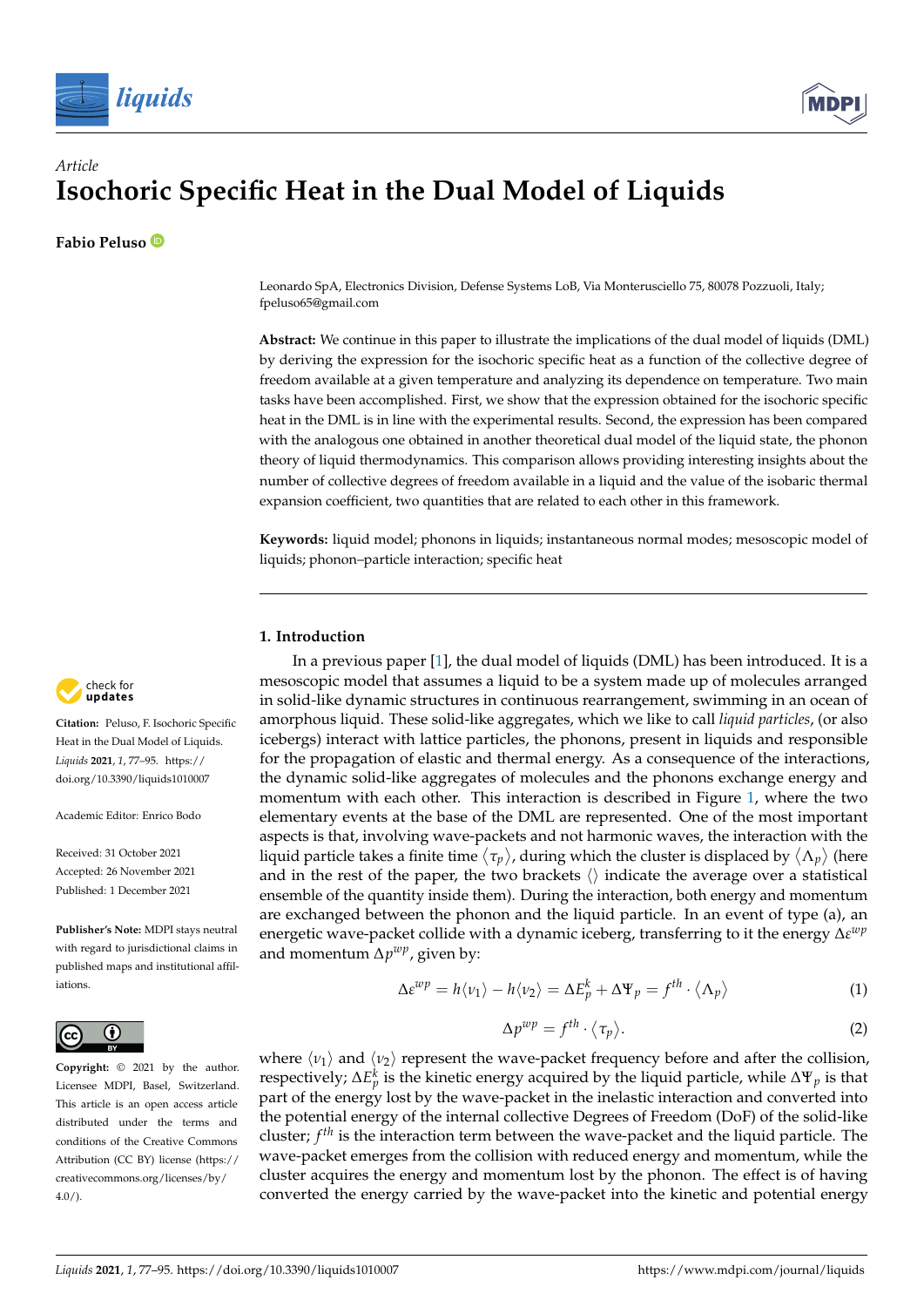of the cluster. The power developed during the interaction is given by  $W = f^{th} \cdot \frac{\langle \Lambda_p \rangle}{\langle \sigma \rangle}$  $\frac{\sqrt{np}}{\langle \tau_p \rangle}$ . The kinetic energy is dissipated as friction against the liquid. The liquid particle will begin to relax the potential energy  $\Delta \Psi_p$ , once the interaction is completed, i.e., after  $\langle\tau_p\rangle$ , having dissipated it during a time lapse  $\langle \tau_R \rangle$ , and travelled over a distance  $\langle \Lambda_R \rangle$ , at the end of which this residual energy stored into the internal DoF is returned to the liquid pool. The total duration of the process and the total displacement of the particle are shown in Equations (3) and (4), respectively:

$$
\langle \tau \rangle = \langle \tau_p \rangle + \langle \tau_R \rangle, \tag{3}
$$

$$
\langle \Lambda \rangle = \langle \Lambda_p \rangle + \langle \Lambda_R \rangle. \tag{4}
$$

The overall effect of the interaction is that the energy subtracted from the phonon' pool returns into it a time interval  $\langle \tau \rangle$  later and a step  $\langle \Lambda \rangle$  forward, alike in a tunnel effect. The event of type (b) is just the opposite: an energetic cluster collides with a wave-packet and transfers to it energy and momentum. The wave-packet will emerge from the scattering with increased energy and momentum. The net effect is that of having increased the liquid thermal energy carried by wave-packets at the expense of the kinetic and internal energy of the liquid particle.

The two events (a) and (b) are commuted one into the other by time reversal. These interactions are proposed in the DML as the basis of the Onsager's reversibility principle [\[2](#page-17-1)[,3\]](#page-17-2); furthermore, they are responsible for the propagation of momentum, energy, and mass in a liquid, and in this framework, thermal energy is seen as a form of elastic energy [\[1\]](#page-17-0). In equilibrium conditions, events of type (a) will alternate with events of type (b), to maintain the balance of the two energy pools unaltered. Besides, the macroscopic equilibrium is the consequence of the mesoscopic equilibrium; events such as those in Figure [1](#page-2-0) will be equally probable along any direction to have a null average over time and space. On the contrary, if a symmetry breaking is present, for instance a temperature or a concentration gradient, one type of event will prevail over the other along the direction of the gradient.

The wave-pack–particle interaction gives a propagative character to the advancement of the thermo-elastic wave rather than a diffusive one, the ratio between  $\langle \Lambda \rangle$  and  $\langle \tau \rangle$ representing the propagation velocity:

$$
\langle v_s \rangle = \frac{\langle \Lambda \rangle}{\langle \tau \rangle}.
$$
 (5)

The elementary interaction is subdivided into two parts. Taking for instance event (a). The first part is the process in which the lattice particle (the wave-packet) collides with the liquid particle and transfers to it momentum and energy, a fraction of which is transformed in the kinetic energy of the liquid particle, and the remaining in the potential energy of its internal DoF. This first part lasts  $\langle\tau_p\rangle$  and the particle travels by  $\langle\Lambda_p\rangle$ , at the end of which the second part begins, the liquid particle relaxes and the energy is returned to the thermal pool through a lattice particle, alike in a tunnel effect. This second part lasts h*τR*i, during which the particle travels by  $\langle \Lambda_R \rangle$ . Figure [2](#page-3-0) is a close-up of the first event, which lasts  $\tau_p$ , of the wave-packet  $\leftrightarrow$  liquid particle interaction shown in Figure [1a](#page-2-0).  $\langle \Lambda_{wp} \rangle$  is the size of the wave-packet and  $\langle d_p \rangle$  is the diameter of the liquid particle [\[1\]](#page-17-0).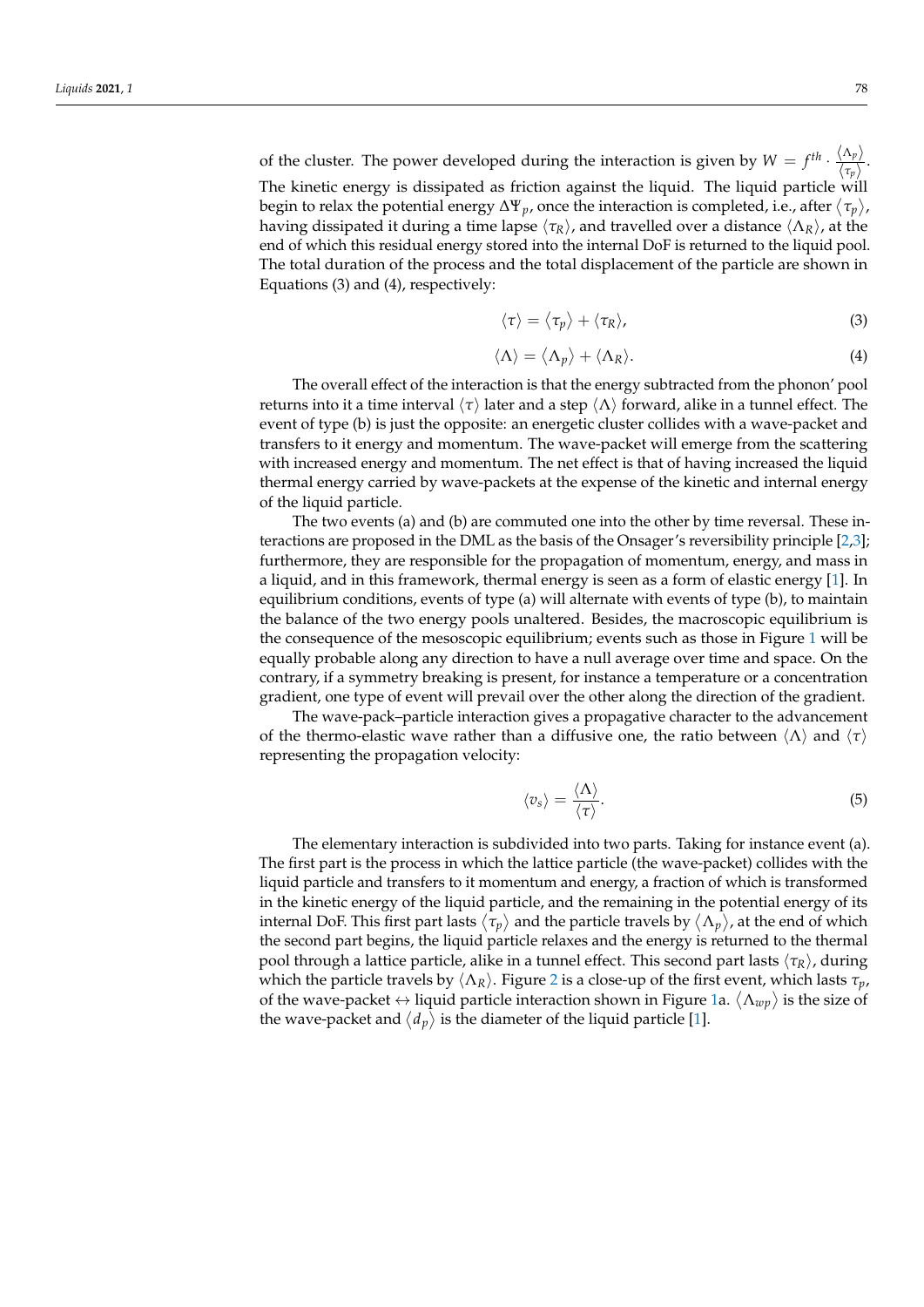<span id="page-2-0"></span>

The event represented in (**a**), in which an energetic wave-packet transfers energy and momentum<br>The event represented in (**a**), in which an energetic wave-packet transfers energy and momentum to a liquid particle, is commuted upon time reversal into the one represented in (**b**), where a liquid  $\frac{1}{2}$ particle transfers energy and momentum to a wave-packet. The particle changes the velocity and the frequency of the wave-packet is shifted by the amount (*v*<sub>2</sub> − *v*<sub>1</sub>). Due to its time symmetry, we the frequency and the wave-particular of the sequence is shifted by the amount ( 1–0 . 1 . Due to its time to i<br>In a pure isothermal liquid, energy and momentum exchanged among the icebergs are statistically equivalent, and no net effects are produced. Events of type (**a**) will alternate with events of type (**b**), to keep the balance of the two energy pools unaltered. Besides, the macroscopic equilibrium will ensure also the mesoscopic equilibrium; events (**a**,**b**) will be equally probable along any direction, to have a zero average over time and space. On the contrary, if a symmetry breaking is introduced, for instance a temperature or a concentration gradient, one type of event will prevail over the other along a preferential direction.  $\mathcal{O}_1$ **Figure 1.** Schematic representation of inelastic collisions between wave-packets and liquid particles. assume this mechanism is the equivalent of Onsager' reciprocity law at the microscopic level [\[1–](#page-17-0)[3\]](#page-17-2).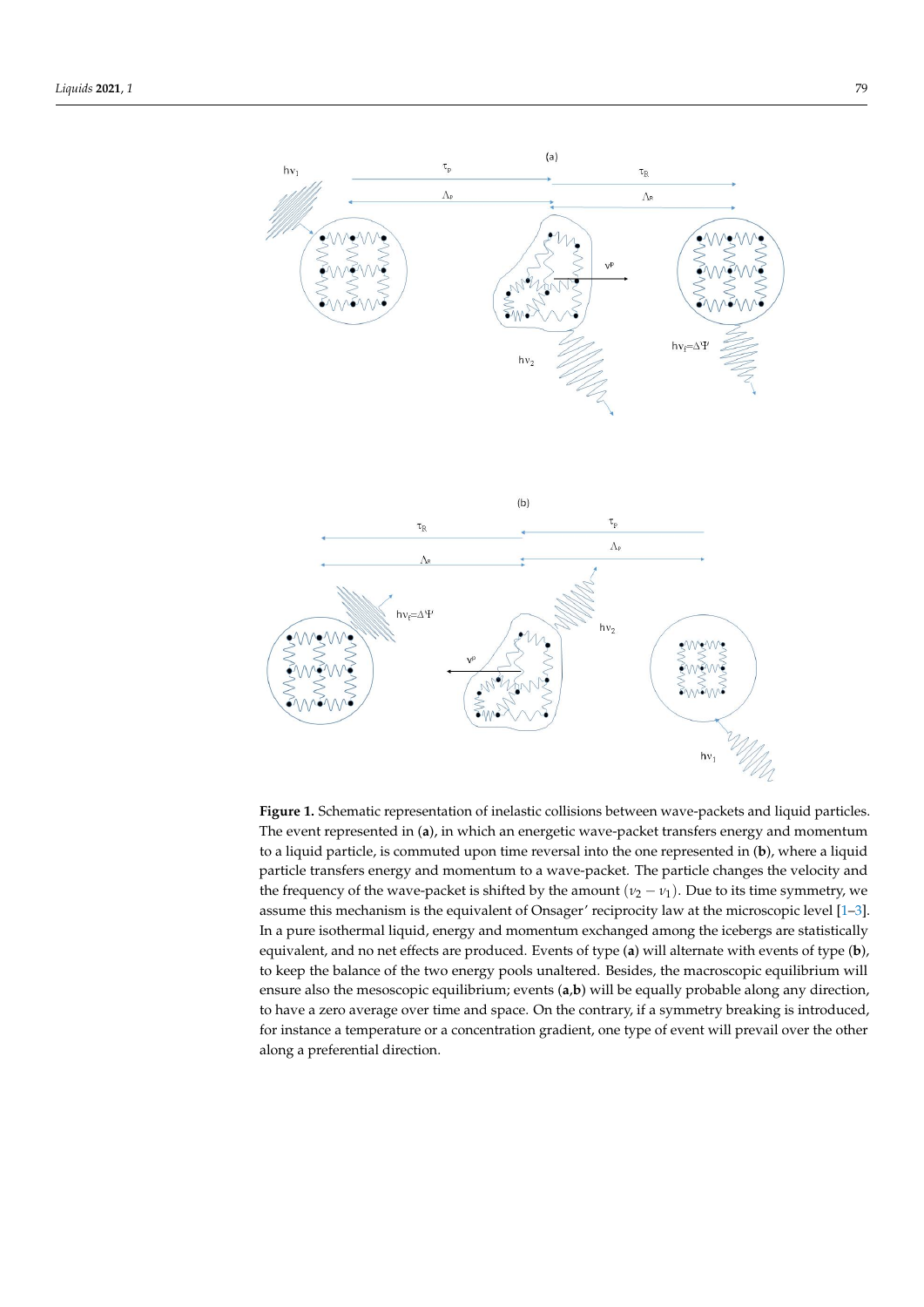<span id="page-3-0"></span>

of the liquid particle  $\mathcal{L}$  the liquid particle  $\mathcal{L}$ 

transfers energy and momentum to the liquid particle.  $\Lambda_{wp}$  is the extension of the wave-packet, and  $d_p$  is the diameter of the liquid particle. Once  $\tau_p$  elapses and the liquid particle travels by  $\Lambda_p$ , the particle relaxes the energy stored into the internal degree of freedom; then it travels by  $\Lambda_R$  during  $\tau_R$  (not shown in the figure above). **Figure 2.** Close-up of the first part of the wave-packet–particle interaction shown in Figure [1a](#page-2-0), during which the phonon

*Starting from these considerations and applying a simple kinetic model, we calculated,* parameters. Examples are the thermal conductivity, the thermal diffusivity, the specific heat, etc. The order of magnitude of the particle and the wave-packet mean free paths and in particular the relaxation times involved in their interactions were also calculated [\[1\]](#page-17-0). among others, the expressions for several macroscopic quantities in terms of elementary

The internal energy associated to the pool of wave-packets,  $q_T^{wp}$ , is represented in the DML as a fraction of the total one,  $q_T$ :  $T^{\mu\nu}_{T}$ , is represented in the

$$
q_T^{wp} = mq_T = m \int\limits_0^T \rho C_V d\theta = \mathcal{N}^{wp} \langle \varepsilon^{wp} \rangle, \tag{6}
$$

specific heat per unit mass, is now multiplied by  $m$ ;  $\mathcal{N}^{wp}$  is the number of wave-packets<br>per unit of volume ( $\mathcal{N}^{wp}$  is the average density of the wave-packets statistical distribution where the classical expression for  $q_T$ , where  $\rho$  is the medium density and  $C_V$  is the isochoric *T V* per unit of volume ( $N^{wp}$  is the average density of the wave-packets statistical distribution energy. The dynamics described above occurs at high frequencies and involves only the  $\overline{P}$ *Bor* of the *lattice*, *parameter <i>m* that we have intoduced accounts for the rand between the number of the collective DoF surviving at temperature T and the total number of the available DoF. We will return on the meaning and values of *m* in the course of the paper, and is represented by a Bose–Einstein distribution function) and  $\langle \varepsilon^{wp} \rangle$  is their average DoF of the lattice; parameter *m* that we have introduced accounts for the ratio between for now it is relevant to note that  $0 \le m \le 1$ .

Figure [1a](#page-2-0) shows that the energy acquired by the liquid particle is given back to the pool of elastic excitation a  $\langle Λ \rangle = \langle Λ_p \rangle + \langle Λ_R \rangle$  step forward and a  $\langle τ \rangle = \langle τ_p \rangle + \langle τ_R \rangle$  time lapse later, alike in a tunnel effect, as pointed out before, with  $\langle \tau \rangle$  assuming also the role of a relaxation time [\[1\]](#page-17-0). One of the immediate consequences of this model is that thermal (and elastic) energy spread in liquids is naturally described by a propagation equation, such as the Cattaneo equation, rather than by a diffusion equation, such as the Fourier [\[4\]](#page-17-3), the delay time introduced into the propagation equation being physically interpreted as the time taken by the thermal energy to reappear in a different place, or by the icebergs to move from a place to the next, as in Figure [1.](#page-2-0)

Very interestingly, in the last few years, several papers have appeared in international journals devoted to the liquid modelling, in particular the "phonon theory of liquid thermodynamics" (PLT) [\[5](#page-17-4)[–15\]](#page-17-5), the theory of dissipative systems with k-gaps [\[16,](#page-17-6)[17\]](#page-17-7),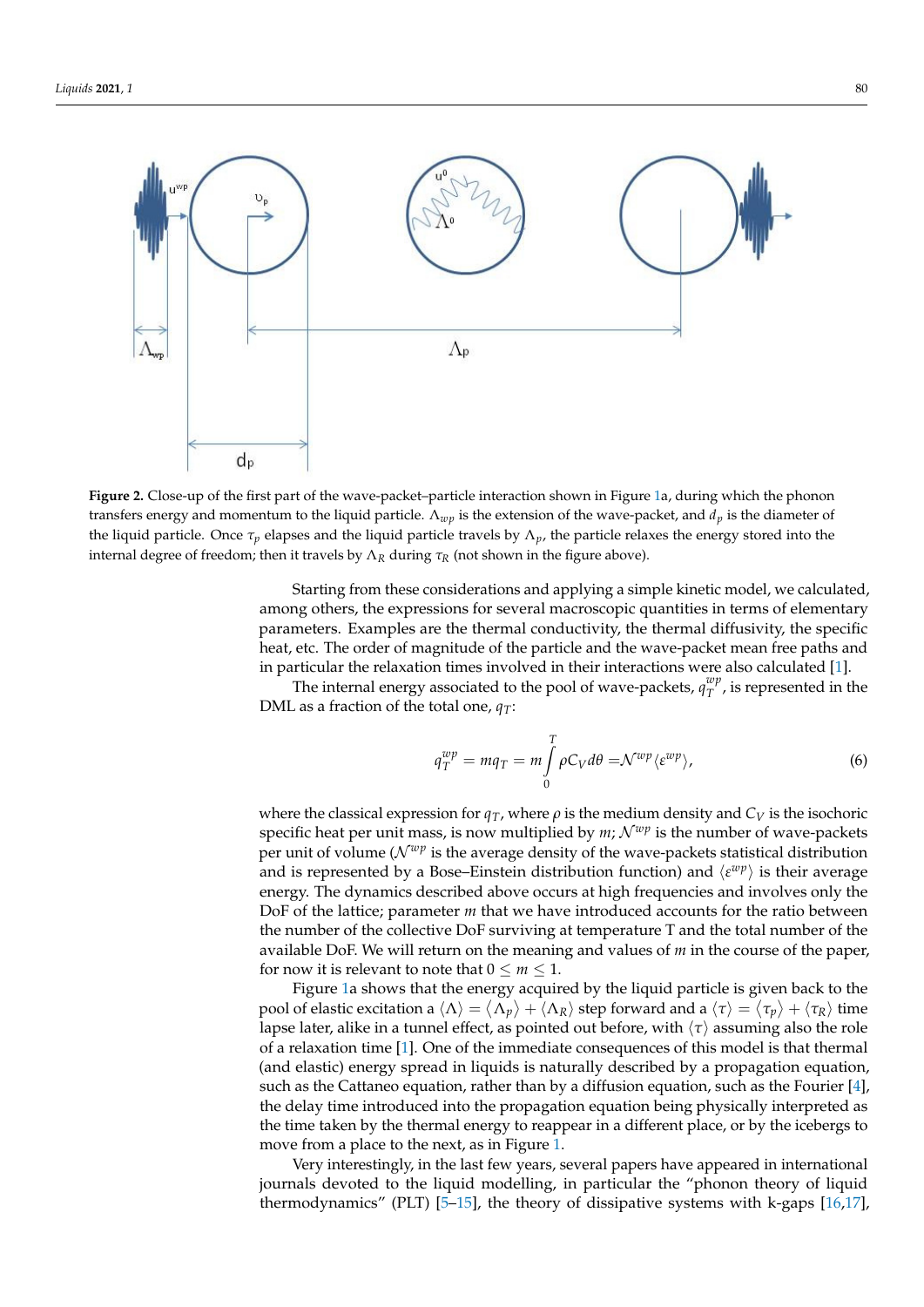and a theory of specific heat derived by means of an analytical form of the vibrational density of states of liquids based on the existence of instantaneous normal modes [\[18](#page-17-8)[,19\]](#page-17-9).

The PLT, like the DML, is a theoretical model that assumes liquids as dual systems. In the PLT, the energy content of a liquid is described by a solid-like Hamiltonian, modified to account for the presence in liquids of anharmonic DoF. One of the main achievements of the PLT is that the Hamiltonian provides an expression for isochoric specific heat *C<sup>V</sup>* covering the solid, glassy, liquid, gas, and quantum liquids states of matter. Two expressions are obtained for the specific heat, with one in harmonic approximation and the other including anharmonic contributions to the pool of energy. The theoretical expressions have been confirmed experimentally in 21 different liquids. Moreover, the PLT has also provided a theoretical interpretation of the elastic, visco-elastic and viscous behavior response of matter to external disturbances due to the value of the product  $\nu\tau$  (this product is normally reported as *ωτ* by many authors, instead of *ντ*. It is clear that there is no ambiguity between the two definitions), where *ν* is the frequency of the excitation of the DoF and *τ* is the relaxation time as defined above. It depends on whether *ν* is larger, comparable or smaller than  $1/\tau$  [\[1](#page-17-0)[,5–](#page-17-4)[15\]](#page-17-5).

Microscopically, the gap in the k-space in liquids can be related to a finite propagation length of shear waves; indeed, the gap in the momentum space in liquids emerges only in the transverse spectrum, while the longitudinal one remains gapless. One needs two essential ingredients for the k-gap to emerge in the wave spectrum. First, we need a wave-like component enabling wave propagation; this is represented in the DML by the wave-packets. Second, we need a dissipative effect, the process that disrupts the wave continuity and dissipates it over a certain distance, thus destroying waves with long wavelengths and giving origin to the gap in the k-space. The last is obviously represented by the "wave-packet–liquid particle" interaction, which is the source of dissipation, and works displacing the wave-packets from one place, where it is absorbed by the liquid particle, to another, where it returns to the system' energy pool, alike in a tunnel effect. If  $\langle \tau \rangle$  introduced above is the time during which the shear stress relaxes, then  $\langle \Lambda \rangle = \langle v_s \rangle \cdot \langle \tau \rangle$ gives the shear wave propagation length (or liquid elasticity length) [\[1\]](#page-17-0).

The solution to the fundamental law of density of states (DoS) in liquids [\[18\]](#page-17-8) allows calculating an expression for the specific heat of liquids based on the instantaneous normal modes (INMs) [\[19\]](#page-17-9), a concept extended from solids to liquids in view of the experimental evidence that INMs dominate the low- and intermediate-frequency ranges of the DoS in liquids.

The paper is organized as follows. In Section [2,](#page-4-0) the expression for isochoric specific heat  $C_V$  in the frame of the reference of the DML is obtained as a function of the number of collective DoF available at a given temperature, *m*. Then, *C<sup>V</sup>* is compared with the analogous expression in the PLT [\[5–](#page-17-4)[15\]](#page-17-5), and their similarities, insights, and implications are discussed, in particular the limiting values of the collective DoF, and that of the isobaric thermal expansion coefficient of the liquid, *α*, two quantities that are related to each other in this framework. In Section [3,](#page-7-0) the DML is shortly summarized and compared with the PLT. Finally, in Section [4,](#page-14-0) some further consequences and comparisons between the two theories are discussed.

#### <span id="page-4-0"></span>**2. Isochoric Specific Heat in the DML and the PLT Models: Similarities and Insights**

The scope of this section is first to calculate the expression for the isochoric specific heat obtained in the DML and then to compare it with that acquired by the PLT. The same physical quantity is indeed obtained with two different approaches, namely a thermodynamic approach for the PLT and a mesoscopic-statistical approach for the DML. Consequently, the comparison between the two expressions could shed light on some parameters adopted in their derivation. This is actually the case for *m* used in the DML approach and for *α* used in the PLT model. For both these quantities, some limits are deduced from the comparison of the two expressions for *CV*.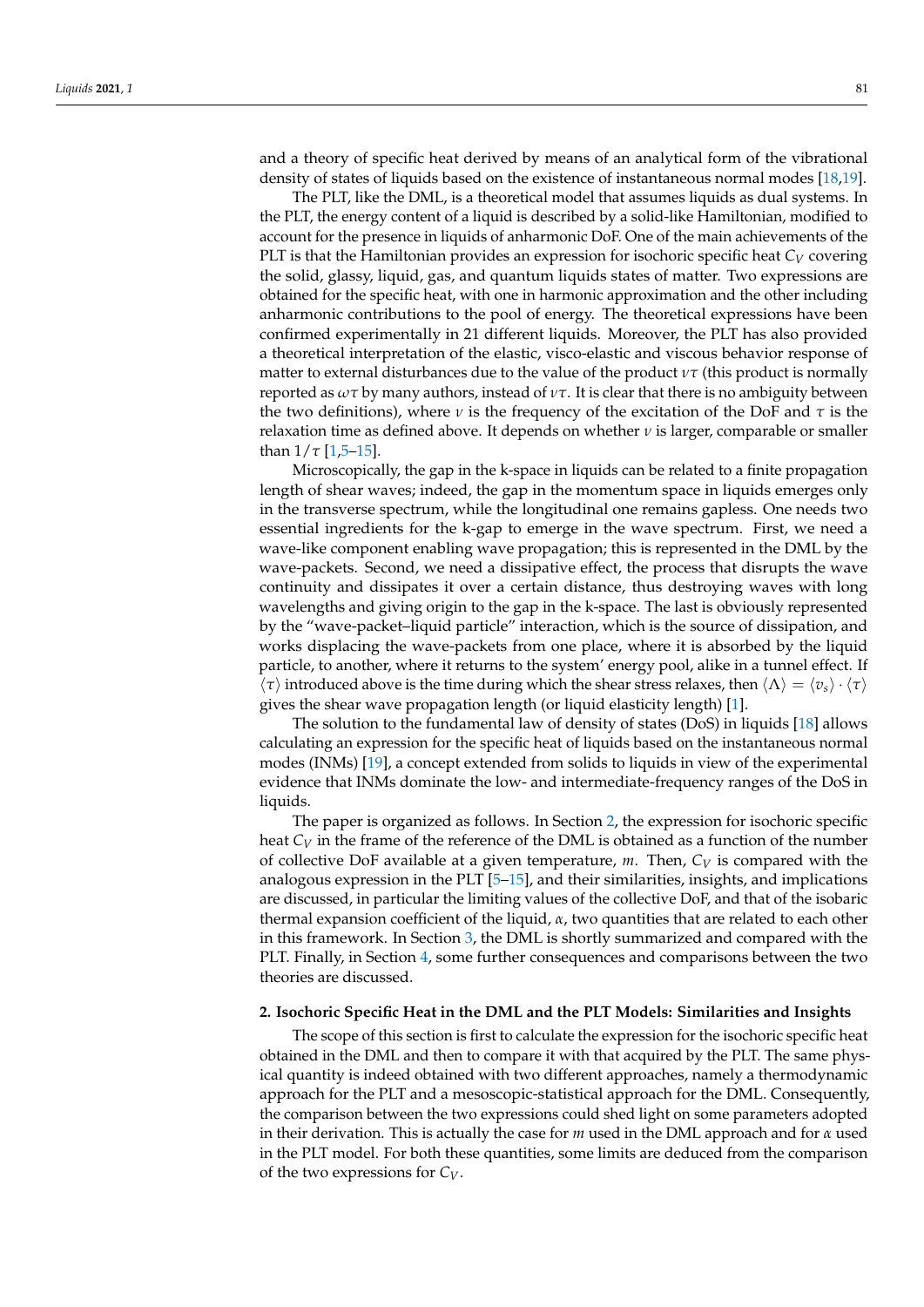The first step to accomplish the task is to calculate the specific heat in the frame of the DML [\[1\]](#page-17-0). Let us return to Equation (6), which can be re-written as follows:

$$
q_T^{wp} = mq_T = \mathcal{N}^{wp} \langle \varepsilon^{wp} \rangle = m^* \rho C_V T, \tag{7}
$$

where the quantity  $m^* = m$ R*T* 0 *ρC<sup>V</sup> dθ*  $\frac{\partial^2 \mathcal{C}}{\partial \mathcal{C}}$  depends on the nature of the liquid and is introduced for the sake of simplifying the expression;  $q_T^{wp}$  $T^{\mu \nu}_{T}$  allows for calculating the phonon specific heat  $C_V^{DML}$  contribution to the total one,  $C_V$ :

$$
\begin{cases}\n\rho C_V^{DML} = \frac{\partial q_T^{wp}}{\partial T} = \frac{\partial}{\partial T} (mq_T) = q_T \frac{dm}{dT} + m \frac{\partial q_T}{\partial T} = q_T \frac{dm}{dT} + m\rho C_V \\
= m\rho C_V \left[ \frac{q_T}{m\rho C_V} \frac{dm}{dT} + 1 \right] = m\rho C_V \left[ \frac{m^*}{m^2} \frac{dm}{dT} T + 1 \right]\n\end{cases} \tag{8}
$$

Let us evaluate the quantity in square brackets at the last member. Because

$$
\rho C_V^{DML} = \frac{\partial q_T^{wp}}{\partial T} \ge 0,
$$
\n(9)

and  $0 \le m \le 1$ , which implies that  $\left\lceil \frac{m^*}{m^2} \right\rceil$  $\left\lceil \frac{m^*}{m^2}\frac{dm}{dT}T+1\right\rceil \geq 0.$  As for the temperature dependence of *m*, the basis for the reasoning is the experimental evidence of the presence in liquids of transversal modes [\[20–](#page-17-10)[35\]](#page-18-0) active for the propagation of elastic energy by means of shear waves working in the solid phase. These modes, however, persist in the liquid phase, as long as solid-like structures survive. Experiments have shown that the two transversal modes disappear when the system approaches the critical point, where only the longitudinal collective modes survive accounting for the compression and expansion waves responsible for hydrodynamic modes propagation. This topic has been extensively discussed elsewhere [\[1\]](#page-17-0). Here, it is important to have in mind that the number of the collective DoF defined by *m* decreases with temperature, so that  $\frac{dm}{dT} < 0$ . Consequently, *m*∗  $\frac{m^*}{m^2} \frac{dm}{dT} T \ge -1$ , and this defines the lower limit for  $\frac{m^*}{m^2} \frac{dm}{dT} T$ . As for the upper limit, because of the fact that  $\frac{dm}{dT} < 0$  and  $\left\lceil \frac{m^*}{m^2} \right\rceil$  $\left[\frac{m^*}{m^2}\frac{dm}{dT}T+1\right]\geq 0$ , we obtain the maximum value  $\frac{m^*}{m^2}\frac{dm}{dT}T\leq 0.$ Definitively, we may conclude that:

$$
0 \le \left[\frac{m^*}{m^2}\frac{dm}{dT}T + 1\right] \le 1,\tag{10}
$$

and finally

$$
C_V^{DML} \leq C_V,\tag{11}
$$

as one would have expected.

One of the most important results of the PLT is providing for the first time an expression for isochoric specific heat *C<sup>V</sup>* of liquids that is shown to be valid for the solid, glassy, liquid, gas, and quantum liquids states of matter  $[5-15]$  $[5-15]$ . To obtain this expression, the authors proposed a solid-like Hamiltonian of the system, in which only harmonic terms are included because of the harmonic character of the interactions in a solid lattice. In order to tailoring the Hamiltonian for the liquid structure, it has been modified to account also for inelastic interactions, thus including the anharmonic contributions to the pool of energy. The theoretical expressions of *C<sup>V</sup>* have been confirmed experimentally in 21 different liquids. Without entering into the details of the calculations, it is enough for our purposes to quote the expressions of the specific heat as obtained from the PLT accounting for both harmonic  $C_V^H$  and anharmonic  $C_V^A$  contributions, which can be written as:

$$
C_V^H = \frac{1}{N} \left( \frac{\partial q_T^H}{\partial T} \right)_V = 3 - \left( \frac{\tau_D G_\infty}{\eta} \right)^3 + \frac{3T}{2\eta} \left( \frac{\tau_D G_\infty}{\eta} \right)^3 \frac{d\eta}{dT'},\tag{12}
$$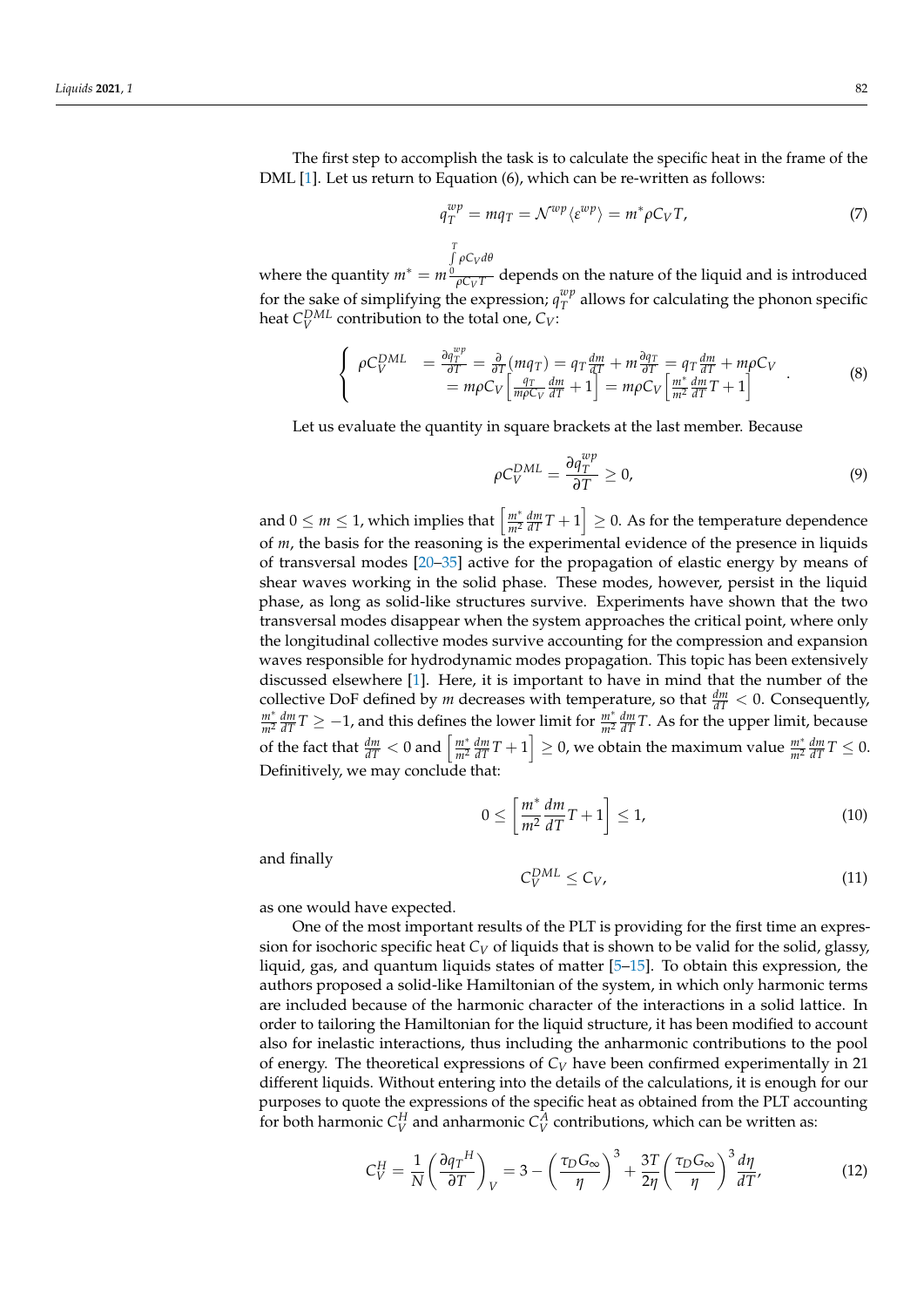$$
C_V^A = \frac{1}{N} \left( \frac{\partial q_T^A}{\partial T} \right)_V = 3\alpha T - \alpha T \left( \frac{\tau_D G_\infty}{\eta} \right)^3 + \frac{3\alpha T^2}{2\eta} \left( \frac{\tau_D G_\infty}{\eta} \right)^3 \frac{d\eta}{dT} = \alpha T C_V^H,
$$
 (13)

from which we obtain:

$$
C_V^{PLT} = C_V^H + C_V^A = C_V^H (1 + \alpha T), \tag{14}
$$

where indexes "*H*" and "*A*" stay for harmonic and anharmonic, respectively, while  $q<sub>T</sub>$  is the total heat content of the liquid defined in Equation (6); The remaining terms have the same meanings as those quoted in [\[5](#page-17-4)[,7\]](#page-17-11), i.e., *α* is the coefficient of isobaric thermal expansion of the liquid, *η* is its viscosity, *τ<sup>D</sup>* is the Debye vibration period, and *G*<sup>∞</sup> is the instantaneous shear modulus. The scope of the present section is to compare the expression given by Equation (14) for the total specific heat  $C_V^{PLT}$  due to collective oscillations (phonons) as calculated in the PLT with the corresponding one calculated in the DML frame as the reference,  $C_V^{DML}$ , obtained from Equation (8) [\[1\]](#page-17-0):

$$
C_V^{DML} = mC_V \left[ \frac{m^*}{m^2} \frac{dm}{dT} T + 1 \right]. \tag{15}
$$

As pointed out before,  $C_V$  is the total specific heat of the liquid. This last definition should not surprise the reader; indeed, notwithstanding in the DML the exchange of energy and momentum is due to the presence of collective oscillations, this picture nevertheless changes gradually, as temperature increases. If at the triple point all the energy is supposed to be propagated by means of phonons and wave-packets, as the temperature increases the solid phase gives progressively way to dynamic icebergs swimming in an ocean of amorphous liquid; the number and size of icebergs decrease and the amount of amorphous liquid increases to the point where it reaches the pure liquid at the Frenkel line. Thus, at the triple point one has *m* ≅ 1, while *m* decreases progressively to zero at the Frenkel line, so that  $\frac{dm}{dT}$  < 0. The result at the mesoscopic scale is that the energy propagation by means of wave-packets becomes less and less important as the temperature increases. This is in line with Equation (11). Ultimately, we may assume that in a liquid the total specific heat *C<sup>V</sup>* is written as:

$$
C_V = C_V^M + C_V^H + C_V^A = C_V^M + C_V^{DML} = C_V^M + C_V^H (1 + \alpha T), \tag{16}
$$

where  $C_V^M$  is the classical contribution due to molecular interactions, and the last two members are obtained using Equation (14).

We are now ready to accomplish the task by comparing Equations (14) and (15) as:

$$
C_V^{DML} \equiv C_V^{PLT} \Rightarrow mC_V \left[ \frac{m^*}{m^2} \frac{dm}{dT} T + 1 \right] = C_V^H (1 + \alpha T). \tag{17}
$$

We can derive the expression for  $\frac{dm}{dT}$ :

$$
\frac{dm}{dT} = \frac{C_V^H (1 + \alpha T - m) - m (C_V - C_V^H)}{C_V \frac{m^*}{m} T} < 0. \tag{18}
$$

Because the quantities at the denominator are all positive, the above relation reduces to discuss the algebraic sign of the numerator. Two possibilities may be considered and described as:

(A) 
$$
C_V^H (1 + \alpha T - m) < 0
$$
  
\n(B)  $\begin{cases} (a) C_V^H (1 + \alpha T - m) > 0 \\ (b) C_V^H (1 + \alpha T - m) < m(C_V - C_V^H) \end{cases}$  (19)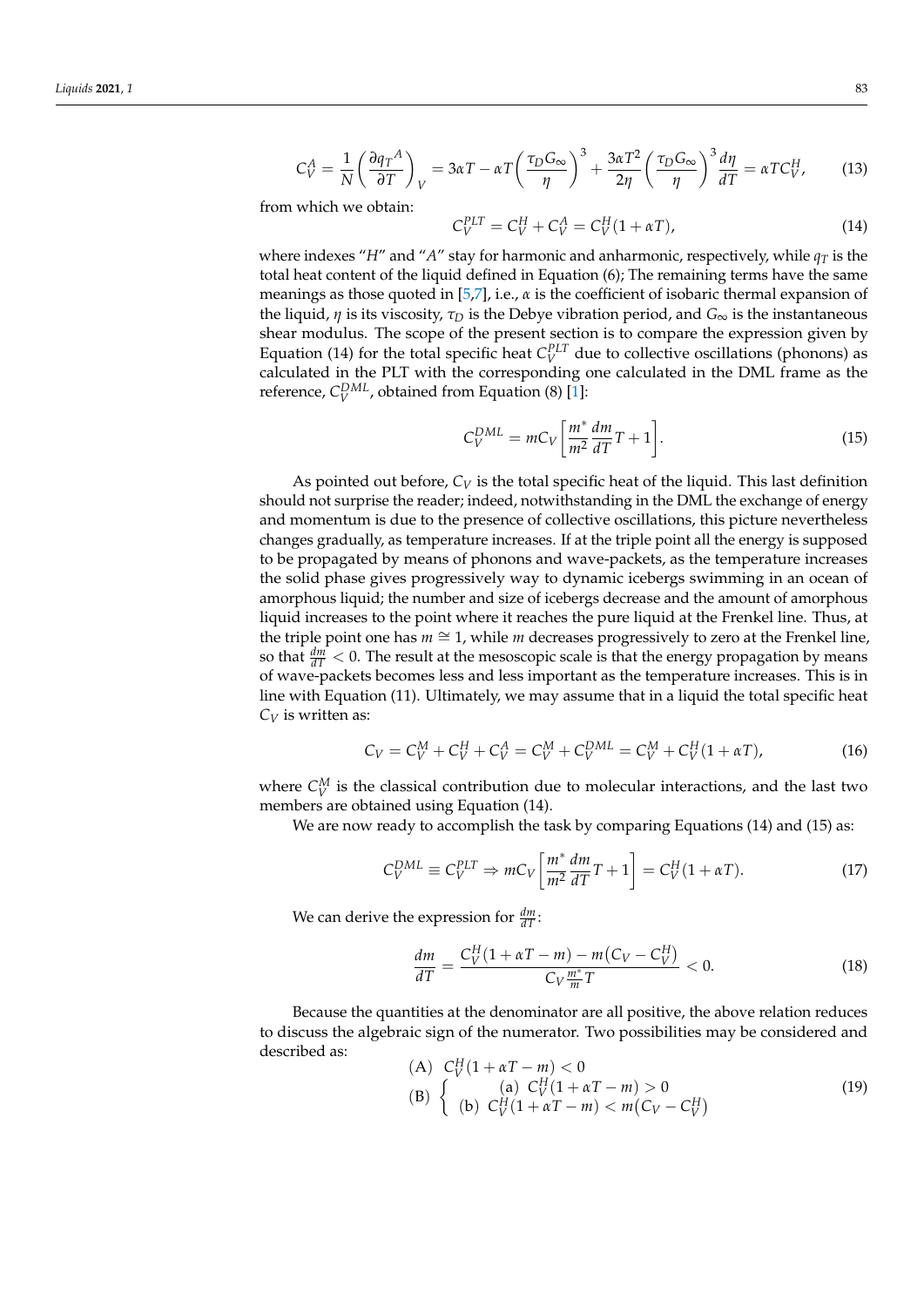The case (A) is, however, not acceptable because of the definition  $0 \le m \le 1$ ; therefore we will discuss case (B) only. Because  $C_V^H$  is a positive quantity, we have:

$$
\begin{cases}\n(a) \quad 1 + \alpha T - m > 0 \\
(b) \quad 1 + \alpha T - m < m \left( \frac{C_V}{C_V^H} - 1 \right)\n\end{cases}\n\tag{20}
$$

from which we easily get

$$
\begin{cases}\n(a) \ 1 + \alpha T > m \\
(b) \ 1 + \alpha T < m \frac{C_V}{C_V^H}\n\end{cases}.\n\tag{21}
$$

Equation (21) allows us to identify specific limits for parameter *m*:

$$
\frac{C_V^H}{C_V}(1+\alpha T) < m < (1+\alpha T). \tag{22}
$$

We then see that parameter *m* is strictly linked to  $\alpha$ . In the general case in which  $\alpha > 0$ , Equation (22) becomes:

$$
\frac{C_V^H}{C_V}(1+\alpha T) < m < 1, \ \alpha > 0. \tag{23}
$$

The lower limit goes to zero as  $C_V^H$ . This conclusion is in line with the hypothesis of the DML. In fact, at high temperature, icebergs melt and disappear from the liquid, and with them also the collective DoF contributes to  $C_V^H$ .

There are, however, very few cases in nature where *α* < 0, for instance the water in the temperature range (0 < *T* < 4) ◦C at atmospheric pressure. In these cases, the assumption introduced in Equation (23) cannot be adopted.

There are other interesting insights that can be deduced from (b) in Equation (21). Remembering that it is valid for  $\frac{dm}{dT} < 0$ , an upper limit can be deduced for *α*:

$$
\alpha < \frac{1}{T} \left( m \frac{C_V}{C_V^H} - 1 \right); \quad \frac{dm}{dT} < 0. \tag{24}
$$

Because usually it is also  $\alpha > 0$ , we get the following relation holding for the specific heat:

$$
C_V^H < mC_V, \tag{25}
$$

which represents in turn an upper limit for  $C_V^H$ , providing the maximum thermal energy that can be stored into the harmonic DoF of icebergs. Incidentally, this is also in line with the limits imposed to the total specific heat  $C_V^{DML}$  (see Equations (15) and (17) and the related validity range). Compiling Equations (17) and (25), we obtain the following expression for the lower limit of *α*:

$$
\alpha > \frac{m^*}{m^2} \frac{dm}{dT},\tag{26}
$$

where the second member is a negative quantity. Thus, also in the very few cases in which *α* < 0, there is a minimum value of *α* as a function of the number of collective excitations present in the liquid. The complete range holding for  $\alpha$  is obtained compiling Equations (24) and (26):

$$
\frac{m^*}{m^2}\frac{dm}{dT} < \alpha < \frac{1}{T} \left( m \frac{C_V}{C_V^H} - 1 \right). \tag{27}
$$

# <span id="page-7-0"></span>**3. DML Comparison with Other Recent Liquid Models: The Same Scenario Seen from Different Perspectives**

The liquid state was initially dealt with as a sort of extension of the gaseous one, mainly because of its property of flowing such as gases, the lacking of the capability of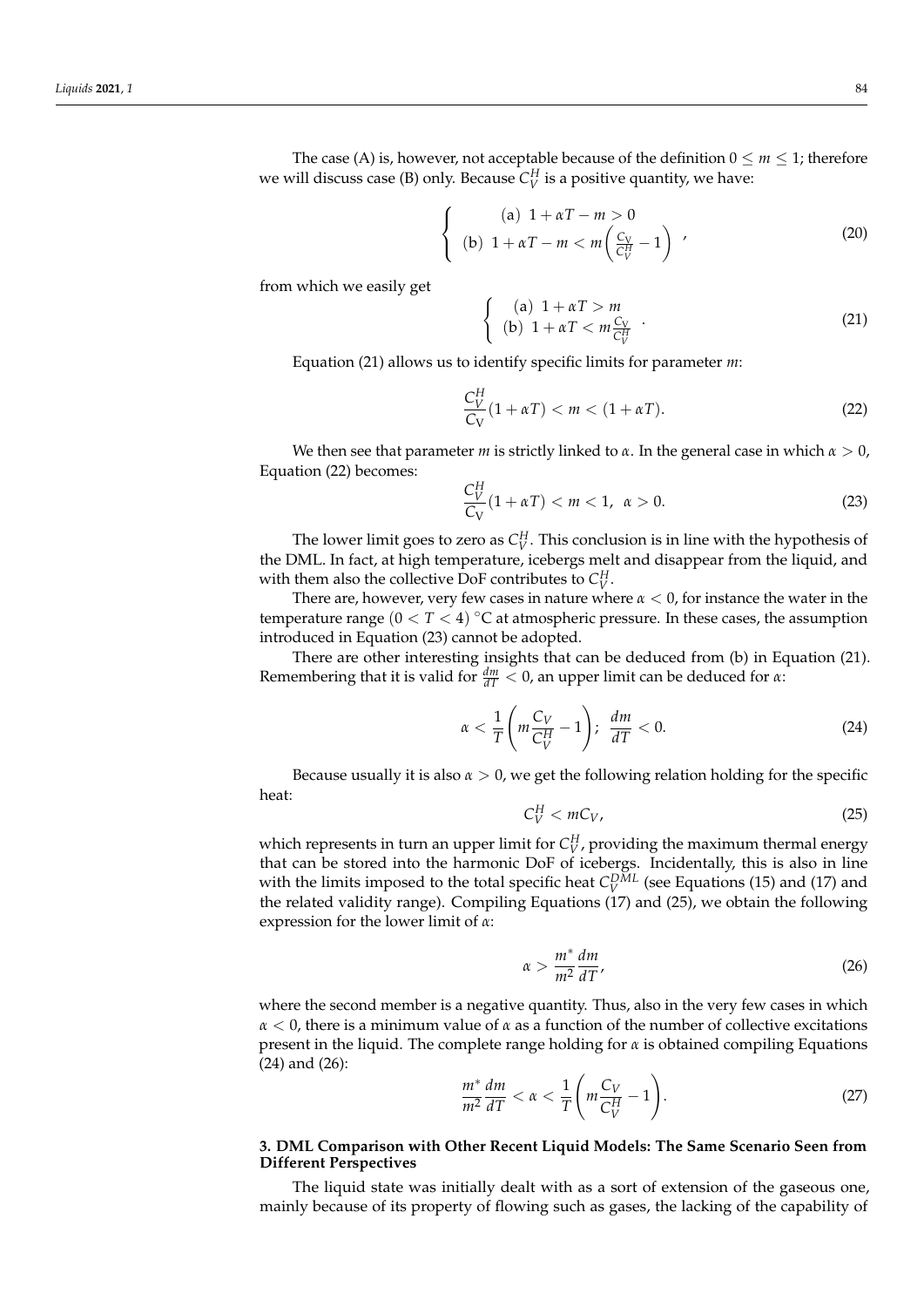transmitting shear stresses, and adapting to the shapes of their containers. However, this approach has never allowed going very far in the formulation of theories that are able to provide a fairly general picture of physical quantities characterizing the liquid state. Let us take for instance the specific heat, for which a strong theoretical basis exists for gaseous and solid states, but not for the liquid one.

The alternative approach to considering the liquid state in the same way as the solid state has illustrious predecessors, such as Debye [\[36](#page-18-1)[,37\]](#page-18-2), Brillouin [\[38,](#page-18-3)[39\]](#page-18-4), and Frenkel [\[40\]](#page-18-5). However, they have never gone so far as to provide a model that goes beyond an intuitive description, probably because of the lack of experimental evidences that could guide and/or validate it. Nevertheless, recent measurements have given credit again to the ideas of Frenkel and Brillouin. At low frequencies, i.e., large wavelengths, it is not possible to "see" the mesoscopic structure of liquids. The entire liquid oscillates, compressing and expanding under the effect of pressure waves, which travel at the speed of sound. When one investigates the behavior of a liquid at very high frequencies and therefore at small wavelengths, it is discovered that it has a mesoscopic structure organized by means of solidlike dynamic aggregates, although ephemeral, which are identified here in a picturesque and imaginative way with icebergs, elsewhere simply called pseudo-crystalline structures (see for instance [\[20–](#page-17-10)[35\]](#page-18-0)).

The first experimental evidence, although indirect, that on short-time- and length-scale liquids are organized by means of solid-like local structures with a pseudo-periodicity, was obtained in 1996 [\[27\]](#page-17-12), when Ruocco and Sette conducted Inelastic X-ray Scattering IXS experiments to measure the propagation speed of elastic waves at high frequencies in liquid water at ambient conditions. They found it equal to 3200 m/s, i.e., more than double that known at traditional frequencies, 1500 m/s, and very close to that of solid water, 4000 m/s. Starting from the results of experiments performed on various liquids with Inelastic Neutron Scattering INS and IXS techniques, [\[20–](#page-17-10)[35\]](#page-18-0), the idea that pseudocrystalline structures "exist and persist" in liquids on short time-scale and length-scale has gradually consolidated, with their size and number depending on the liquid temperature (and pressure). The presence of these ephemeral dynamical structures can obviously be deduced, only when high-frequency measurements are carried out, typical of INS and IXS techniques, and the wavelengths of the radiation involved are small enough to interfere with them. In the DML, these pseudo-crystalline structures within which elastic energy is propagated by means of (quasi) harmonic waves (phonons) interact with the rest of the (amorphous) liquid through anharmonic interactions, represented by wave-packets, which arise at their border. Ultimately, a quasi-elastic propagation within icebergs is transmitted to the amorphous matrix in the form of anharmonic wave-packets, and viceversa. Unlike in crystalline solids, the anharmonicity allows a non-infinitesimal duration of the interactions, with the consequent transport of both energy and momentum and furthermore the exchange of energy with the internal DoF of the icebergs. Figure [3](#page-10-0) shows the process described above.

How is the liquid state organized in the DML and how does it evolve? At the triple point, the solid structure is abruptly lost. The liquid state resembles an ocean where pieces of solid, in continuous rearrangement, continue to exist and participate in the propagation of energy and momentum. Being solid-like, they are able to transmit not only longitudinal compressions and expansions of the medium, but also shear stresses. As the temperature rises, the fusion is not instantaneous, the solid phase giving a progressive way to solidlike dynamic structures in continuous evolution (the icebergs) swimming in an ocean of amorphous liquids; the number and size of the solid-like structures decrease and the amount of amorphous liquid increases to the point where it reaches the pure liquid at the Frenkel line. On the other hand, it would not be surprising if the transition from the solid to the liquid phase takes place over a wide range of temperature and pressure rather than over a restricted interval around the triple point.

This vision of liquids is not entirely new; from a historical point of view, besides the pioneering ideas of Debye and Brillouin, Frenkel proposed that liquids are constituted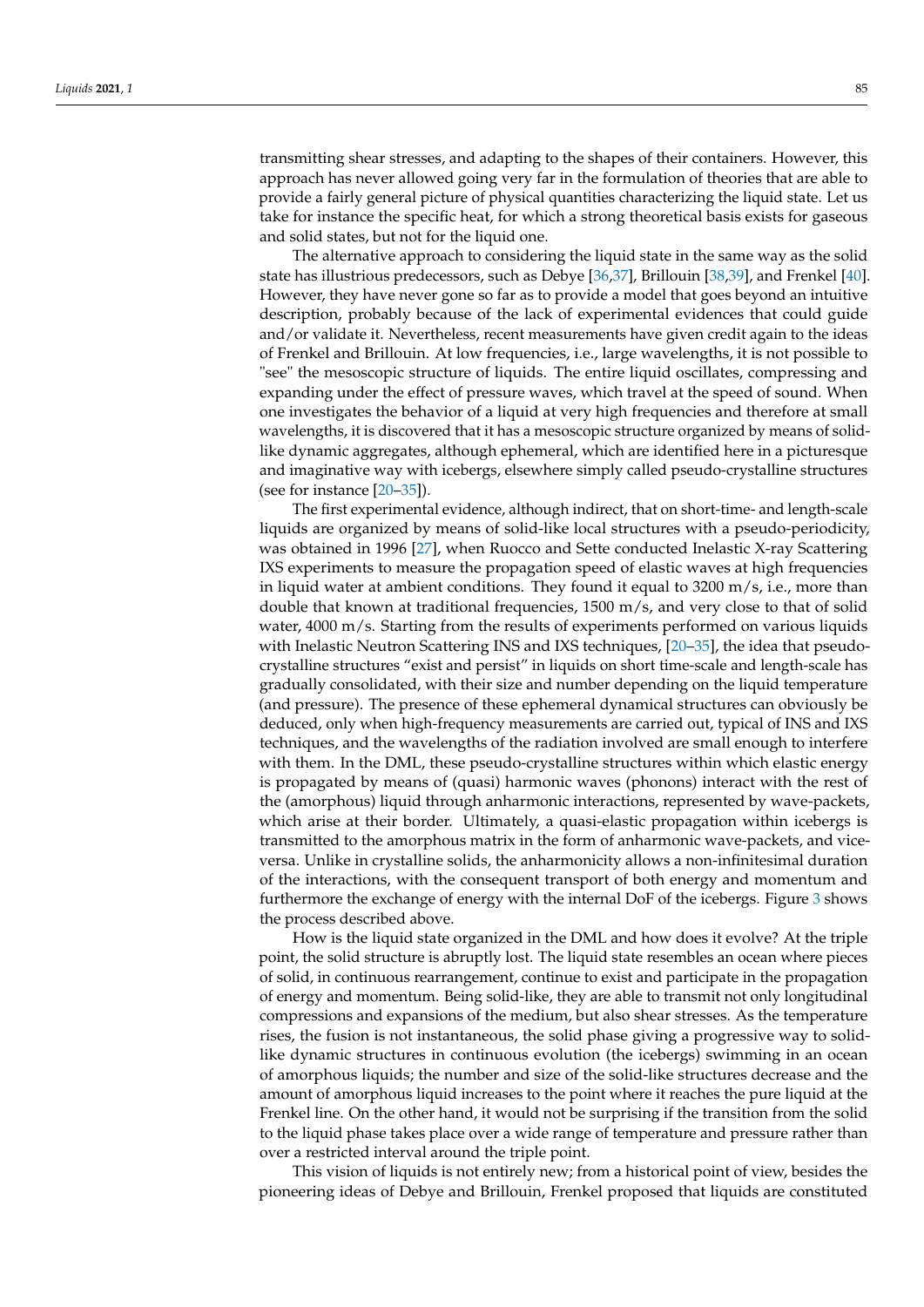by a very large number of randomly oriented crystals of submicroscopic size, which he defined as *cybotactic groups* (In his book [\[40\]](#page-18-5), Frenkel actually affirms that this idea was introduced by Stewart around 1930s; Stewart proposed to denote such submicroscopic crystals, consisting of few tens of molecules, at most, by the term "cybotactic group" (or regions), and assumed them to be connected with each other by thin layers of the wholly amorphous phase). The concept of relaxation time was early introduced by Maxwell in the liquid dynamics as a phenomenological concept related to the visco-elastic nature of liquid [\[41\]](#page-18-6). Frenkel, trying to compile a solid-like vision of liquids with their peculiarity of flowing, recovered the concept of relaxation time by giving it a microscopic interpretation as "the average time between particle jumps at one point in space in a liquid" [\[40\]](#page-18-5). Its inverse,  $\nu_F = 1/\tau_F$ , is the frequency of occurrence of particle jumps. In the Frenkel model, the way of distinguishing a liquid from a solid or a gas goes around the value of the relaxation time  $\tau_F$ . If at a given temperature the characteristic time *t* of a perturbation propagating in the liquid is much shorter than *τ<sup>F</sup>* (or the frequency *f* is much larger than  $v_F$ ), over the time interval *t*, the medium is seen by the perturbation as a solid, because the particles do not have enough time to rearrange. The dynamic response is a free recoil of the liquid particle after the collision with the probe. Incidentally, this figure matches the interdependence between the relaxation time and the excitation frequency introduced in Introduction.

The value obtained experimentally for the speed of sound in liquid water [\[25](#page-17-13)[–27](#page-17-12)[,32\]](#page-17-14) proves that, in the range of momentum exchange examined and during the time lapse of the relaxation time, water behaves as a rigid network of molecules and intermolecular forces are the same as in ice. Indeed, the energy of the acoustic wave generated after the collision of the probe with the target particle of the medium increases from the viscous to the elastic regime, i.e., upon frequency increase, due to the decrease of the acoustic dissipation. The same trend holds for the speed of sound, which manifests a positive dispersion versus frequency (PSD), while the opposite is true for the viscosity. Consequently, fingerprints of relaxation phenomena typical of collective dynamics can be found by examining the trend of the liquid physical parameters with frequency [\[22\]](#page-17-15). Surprisingly, this is the demonstration of their ingenious intuitions. This conclusion is exactly the same as those reported by Brillouin and Frenkel in their pioneering works [\[38](#page-18-3)[–40\]](#page-18-5), which anticipated what has been experimentally assessed on the structure of liquids only a century later.

The presence of relaxation time is a distinguishing aspect of liquids vs. gases; in the latter, every collision is independent, and every collision is equal to the previous and successive ones. The heat motion in liquids close to the crystallization point has the same characteristics as in solids, consisting of oscillations of molecules around their equilibrium positions. The positions of atoms in liquids are not permanent but temporary. After performing a number of oscillations around a given position, the atom can jump to another equilibrium position, far  $\delta$  from the previous, where  $\delta$  is of the same order of magnitude as the average distance among molecules in the liquid. This step-by-step wandering, lasting time  $\tau_F$ , is a sort of self-diffusion motion, leading to a gradual mix-up of all the atoms [see for instance [\[42,](#page-18-7)[43\]](#page-18-8)]. It must proceed much faster in liquids than in solids and must have a simpler characteristic because of the absence of definite lattice sites. Figure [3](#page-10-0) illustrates the scenario.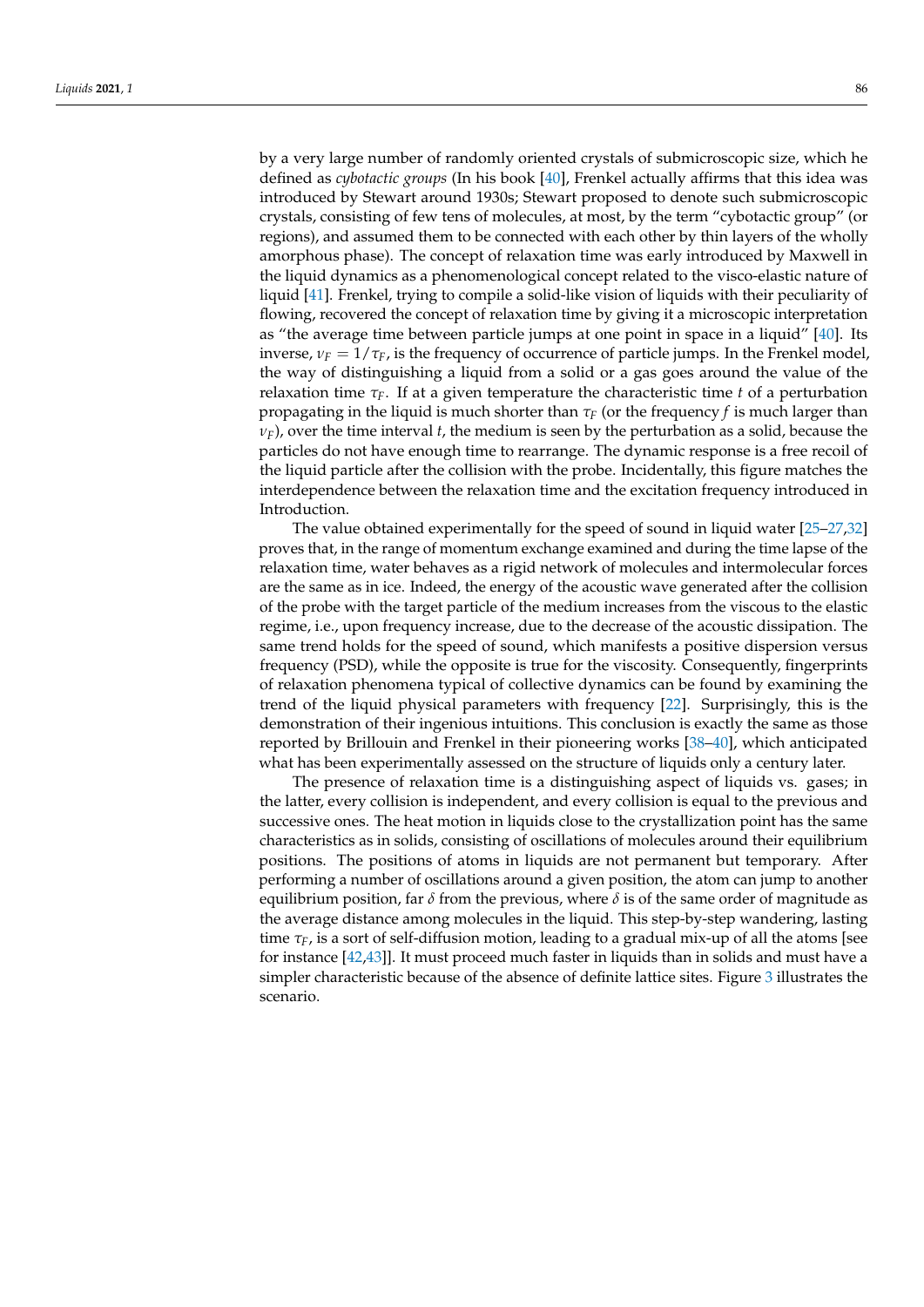<span id="page-10-0"></span>

 $\frac{1}{\sqrt{1-\frac{1}{\sqrt{1-\frac{1}{\sqrt{1-\frac{1}{\sqrt{1-\frac{1}{\sqrt{1-\frac{1}{\sqrt{1-\frac{1}{\sqrt{1-\frac{1}{\sqrt{1-\frac{1}{\sqrt{1-\frac{1}{\sqrt{1-\frac{1}{\sqrt{1-\frac{1}{\sqrt{1-\frac{1}{\sqrt{1-\frac{1}{\sqrt{1-\frac{1}{\sqrt{1-\frac{1}{\sqrt{1-\frac{1}{\sqrt{1-\frac{1}{\sqrt{1-\frac{1}{\sqrt{1-\frac{1}{\sqrt{1-\frac{1}{\sqrt{1-\frac{1}{\sqrt{1-\frac{1}{\sqrt{1-\frac{1}{\sqrt{1-\frac{1$ 

equilibrium. As far as elastic (thermal) perturbations propagate within an iceberg, they behave as in solids. The propagation velocity has then the values typical of those of the solid lattice, as found by Ruocco et al. [\[27\]](#page-17-12), which is about 3200 m/s for the case of water. The average sizes of icebergs  $\langle \Lambda_0 \rangle$ have been found of some nanometers. When perturbations cross the boundary between two icebergs, *f*<sup>th</sup> develops and energy and momentum are transmitted from one to the nearest-neighbor iceberg. This pictorial model of liquids at the mesoscopic scale, on which the DML is based, reflects also what may be deduced from experiments performed with Inelastic X-ray Scattering techniques, able to observe liquids at such scale-lengths. In a solution, solute particles may be considered as icebergs having elastic impedance different from that of the solvent. Energy and momentum exchanged between the two types of icebergs produce a net effect, resulting in the diffusion of the solute along the concentration gradient. If a temperature gradient is imposed externally, the net effect will depend on the prevailing flux of wave-packets, which will give rise to the thermal diffusion of one species with respect to the other. **Figure 3.** Icebergs of a solid lattice fluctuating and interacting within the liquid global system at

in solids and must have a simpler characteristic because of the absence of definite lattice

is at low temperatures above the crystallization point, to leave the atoms the possibility to jump between two equilibrium positions. This limit corresponds to time intervals  $\tau_F\approx$  $10^2 \div 10^3$  *s*, typical of the glass transition. The lower limit at high temperature corresponds to the minimum value of the Debye vibration period,  $\tau_F = \tau_D = 1/v_D \approx 0.1 ps$ , and the time internal between two augments immed the relaxation time becomes comparable with and met car between two saccessive jumps, are relaxanced and, becomes compilately with the shortest vibration period. Thus, one way of distinguishing a liquid from a solid or a *ps <sup>F</sup> <sup>D</sup> <sup>D</sup>* <sup>τ</sup> =<sup>τ</sup> =1<sup>ν</sup> ≈ 0.1 , and the time interval between two successive jumps, the re-gas goes around the values of relaxation time *τF*. If at a given temperature characteristic time *t* of a perturbation propagating in the liquid is much shorter than  $\tau_F$  (or the frequency *f* much larger than  $v_F$ ), over the time interval *t* the medium is seen by the perturbation as a solid and the particles have no time to rearrange. The dynamic response is a free recoil of *F* the liquid particle after the elastic collision with the probe (neutron or X-ray photon). The approximation of the time of a solid being determined by the classical Maxwell, Beltzmann emerging spectrum is that or a solid being determined by the classical maxwell-bonzinality<br>distribution [\[24\]](#page-17-18), while the speed of sound is much higher. This case is that of "fast sound", of which the velocity for water of  $\approx 3200$  *m/s* obtained experimentally [\[25–](#page-17-13)[27,](#page-17-12)[32\]](#page-17-14) is very close to the sound velocity found in crystalline ice Ih of  $\approx$  4000 m/s, confirming Relaxation time  $\tau_F$  has two intrinsic limits [see for instance [\[5](#page-17-4)[,6,](#page-17-16)[15,](#page-17-5)[23\]](#page-17-17). The upper limit time interval between two successive jumps, the relaxation time, becomes comparable with emerging spectrum is that of a solid being determined by the classical Maxwell–Boltzmann that, in the explored range of temperature, water is in the visco-elastic regime, i.e., they combine viscous and solid-like elastic properties, as early suggested by Maxwell [\[41\]](#page-18-6) and subsequently by Frenkel [\[40\]](#page-18-5). In this configuration, the medium supports one longitudinal mode and two transversal modes. At time significantly longer than *t*, the opposite is true,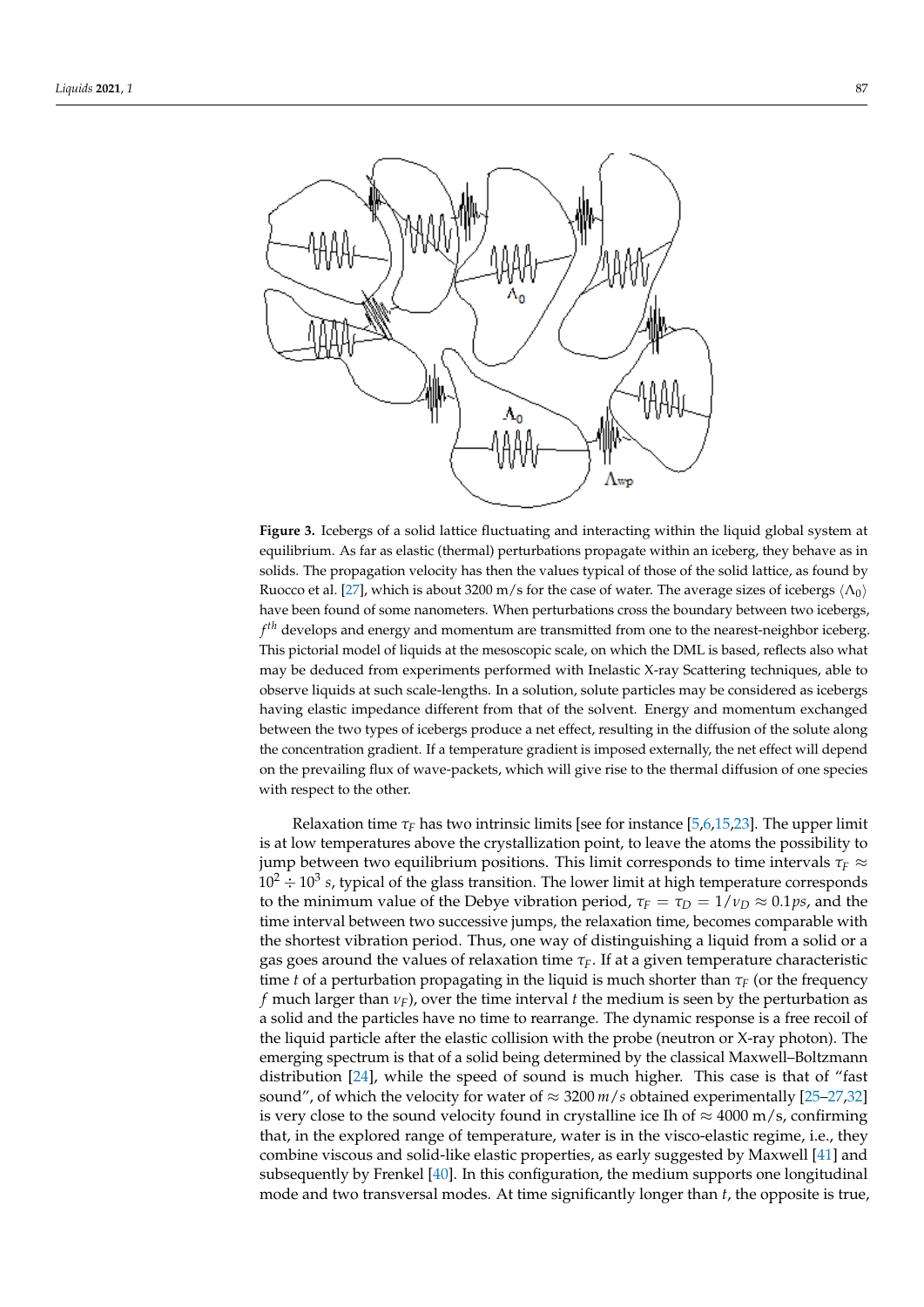the system is seen as a viscous medium, and it supports only one longitudinal mode. More precisely, liquids support two transversal and one longitudinal modes at low temperature; as far as the temperature increases, approaching the liquid-to-gas transition, the capability of supporting shear stresses is lost and only the longitudinal mode survives (however, the fact that flat waves are not intrinsic excitations in disordered media such as liquids inevitably leads to mixing longitudinal and transverse excitations. Unlike in crystals, these types of excitations are not orthogonal). This limit provides the borderline between purely diffusive motions and vibratory or oscillatory motions.

What described above is equivalent to assert that liquids and solids differ only quanti-tatively, not qualitatively [\[10\]](#page-17-19), with the borderline being the frequency  $\nu_F$  the relaxation time *τF*, as guessed by Frenkel [\[40\]](#page-18-5). This concept, i.e., the distinction between liquids and solids is quantitative rather than qualitative, was introduced for the first time by Eckart [\[44,](#page-18-9)[45\]](#page-18-10) in his famous papers on the theory of "anelastic fluid". Eckart demonstrated also that the propagation velocity of isentropic longitudinal waves is a complex number because it depends on frequency. He also faced in his model the problem of the relaxation times occurring in the dissipative processes. He ignored all the possible causes of dissipation, except the collision process (as in the DML), which results in viscous forces, and considered the type of dissipative process that is characteristic of anelastic media, either solid and liquid. This process depends on the fact that the anelastic variations of strain can occur, independently of changes in density.

On the one hand, liquids of relaxation times distinguish them from gases. On the other hand, the thermal unrest in liquids has the same characteristic as in solids, consisting of oscillations of molecules around their equilibrium positions. As in solids, a liquid particle may oscillate along with three preferred directions, one longitudinal (L) and two transversal (T). At low temperatures, therefore, liquids manifest also the capability of reacting to shear stresses, with this behavior being explained by the presence of the icebergs. Because of the progressive disappearance of icebergs, the capability of liquids to react to shear stresses by means of transversal DoF is progressively lost, as it approaches the Frenkel line. This is in line with the structural cross-over existing in liquids [\[8,](#page-17-20)[23\]](#page-17-17). Consequently, the number *m* of the lattice collective DoF available in a liquid, introduced in Equation (6), decreases, as the temperature increases, *dm*/*dT* < 0. Indeed, at low temperatures, energy and momentum in liquids are propagated also by means of transversal DoF, because the propagation mechanism involves a structural relaxation of the pseudo-crystalline structure. As the temperature increases, this property is progressively lost and energy and momentum are propagated only by means of longitudinal DoF, because only collisional mechanisms are involved. Therefore, at low temperatures, *m* approaches unity, while it decreases by increasing the temperature because the number of the lattice collective DoF decreases with increasing T,  $0 \le m \le 1$  (at the Frenkel line only the longitudinal DoF survives). This is a fundamental point of the DML. It is worth noting that, apart from the hypothesis of the mesoscopic organizations of liquids by means of dynamic icebergs, this figure matches that of the PLT, with DML representing its mesoscopic counterpart. The above argument related to the variation with temperature (and pressure) of the number of DoF is supported also by measurements [\[20–](#page-17-10)[35,](#page-18-0)[46\]](#page-18-11).

A very interesting insight has emerged from the comparison with recent developments in theoretical models in systems exhibiting k-gaps [\[16\]](#page-17-6). Baggioli et al. [\[16\]](#page-17-6) used a two-field Lagrangian to describe, from the theoretical point of view, systems with k-gaps composed of two mutually interacting sub-systems (which we identify with the wave-packets and the liquid particles in the DML). They used a two-scalar fields,  $\phi_1$  and  $\phi_2$ , to represent velocities or displacements, from which the Lagrangian is built up, instead of a single-scalar field. Without entering into the details of the mathematical formalism, which is out of the scope here, what matters is that the equations of motion for the two scalar fields decouple; the development of the Lagrangian leads to two separate Cattaneo-like equations (Frenkel [\[40\]](#page-18-5) already deduced a Cattaneo-like propagation equation introduced into the Navier–Stokes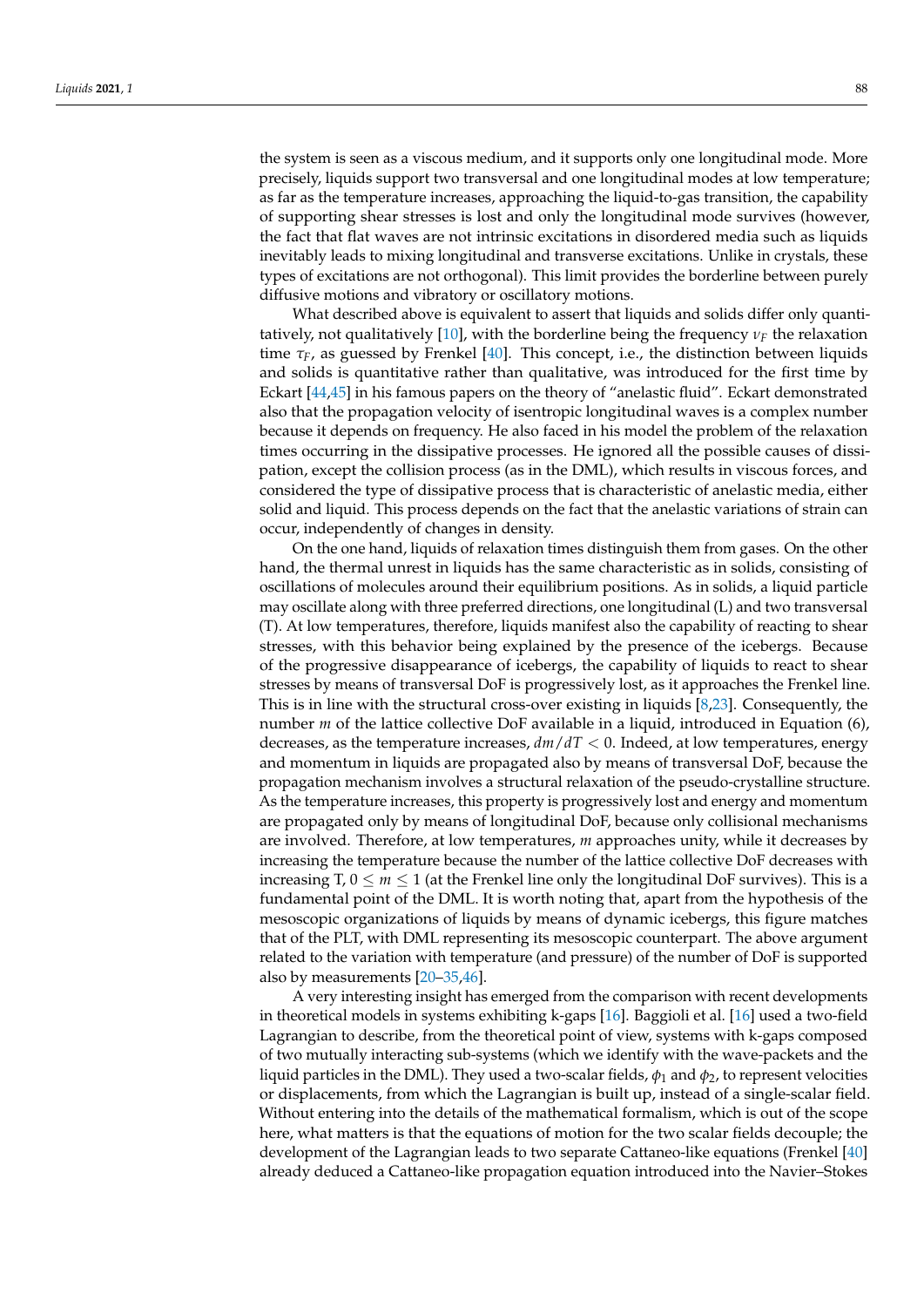equation due to the shear in a liquid, although he did not solve the equation) for both  $\phi_1$ and  $\phi_2$ , which can be written as:

$$
\begin{cases}\n\phi_1 = \phi_0 \exp\left(-\frac{t}{2\langle \tau \rangle}\right) \cos(kx - \omega t) \\
\phi_2 = \phi_0 \exp\left(\frac{t}{2\langle \tau \rangle}\right) \cos(kx - \omega t)\n\end{cases}.
$$
\n(28)

The solution for such a system shows many interesting key-points. The more relevant for our purposes are as follows:

- (1) The interaction potential is an oscillating function (see Figure 5 in  $[16]$ ), which is the two-scalar fields, and therefore the two interacting sub-systems exchange energy among them:  $\phi_1$  and  $\phi_2$  reduce and grow over time  $\langle \tau \rangle$ , respectively. This process is not dissimilar from phonon scattering in crystals due to defects or anharmonicity where a plane-wave phonon ( $\phi_1$ ) decays into other phonons (represented by  $\phi_2$ ) [\[16\]](#page-17-6) and acquires a finite lifetime  $\langle \tau \rangle$ .
- (2) Being the total-scalar field of the product of  $\phi_1$  and  $\phi_2$ , the total energy of the composite system does not have exponential terms depending on time due to their cancellation; consequently, the total energy is a constant of motion.
- (3) The motion described by the solutions of the two-scalar fields or by the function represented in Figure 5 in [\[16\]](#page-17-6) is a typical dissipative hydrodynamic motion. If the anharmonic interaction described by the Lagrangian (i.e., the wave-packet–liquid particle interaction in the DML) has a double-well (or multi-well) form, the field can move from one minimum to another (tunnel effect) in addition to oscillating in a single well.
- (4) This motion is analogous to diffusive particle jumps in the liquid and represents a possible origin for the viscosity. The motion is indeed a sort of hopping motion of the field via thermal activation or tunnelling between different wells with frequency  $\nu_F = 1/\tau_F$ . It is worth noticing that the dissipation concerns the propagation of plane waves in the anharmonic field described by the two-scalar fields of the Lagrangian. The dissipation varies as  $\nu_F = 1/\tau_F$ : large  $\langle \tau \rangle$  corresponds to rare transitions of the field between different potential minima.

A distinct effect of dissipation is related to a situation where the energy of the system is not changed overall but the propagation range of a collective mode (e.g., phonon) acquires a finite range. No dissipation takes place, when a plane wave propagates in a crystal where the wave is an eigenstate. However, a plane wave dissipates in systems with structural and dynamical disorder, such as liquids. Particle dynamics in liquids involves both solid-like oscillatory motion at quasi-equilibrium positions and diffusive jumps into neighboring locations [\[7,](#page-17-11)[9](#page-17-21)[,15,](#page-17-5)[16](#page-17-6)[,40,](#page-18-5)[47\]](#page-18-12). The first allows liquids to show solid-like parameters when experimentally investigated over mesoscopic scales, while the jumps enable liquids to flow and associate them with viscosity. However, describing this dynamics needs the consideration of a non-linear interaction, allowing for both oscillation and jumps activated over potential barrier of the inter-particle potential. This problem does not originate in solids and gases. The smallness of atomic displacements in solids and the weakness of interactions in gases simplify their theoretical descriptions, as already pointed out above. Liquids do not have those simplifying features: they combine large displacements with strong interactions (liquids do not have small parameters). For this reason, liquids are not described by theoretical tools at the same level as gases and solids [\[48\]](#page-18-13).

There are interesting features that associate the presence of k-gaps in liquids with the fast sound or PSD, the increase with frequency of the measured speed of sound over its hydrodynamic value. As first noted by Frenkel, a non-zero shear modulus of liquids implies that the propagation velocity crosses over from its hydrodynamic value  $v = \sqrt{B/\rho}$ to the solid-like elastic value  $v = \sqrt{(B + 4/3G)/\rho}$ , where B and G are bulk and shear moduli, respectively. According to the above, shear modes become propagating at high k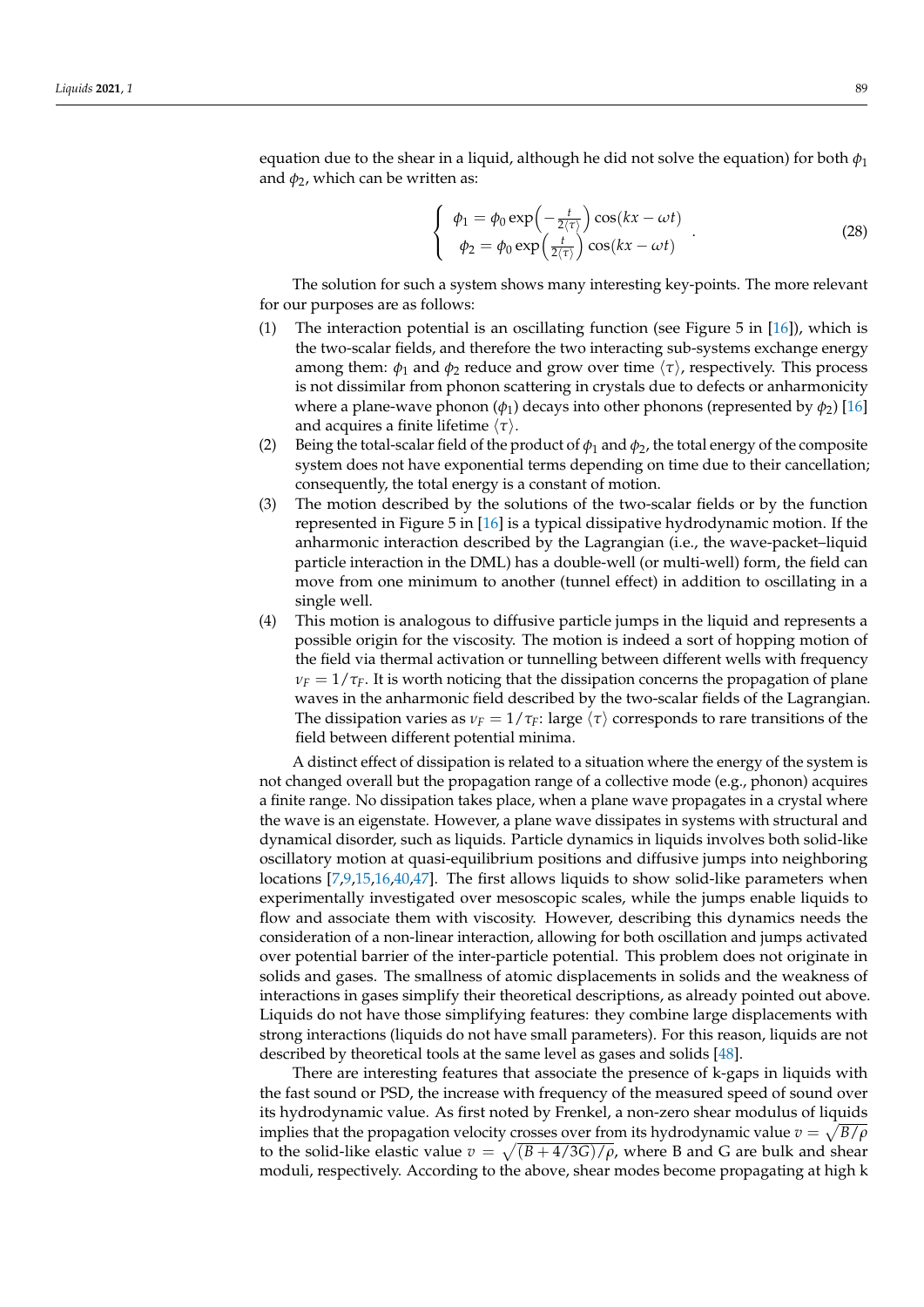values, implying PSD at these k points. This further implies that PSD should disappear with temperature starting from small k, because the k-gap increases with temperature [\[16\]](#page-17-6).

The positions of atoms of liquid particles in fluids are not permanent, but temporary, as in solids. This is explained by the fact that kinetic energy,  $E_p^k$ , of a liquid particle is comparable with potential energy, Ψ*p*, that keeps it to a definite lattice point. Unlike in solids, where obviously  $\Psi_p >> E^k_p$ , or in gases, where the opposite holds,  $\Psi_p << E^k_p$ , in liquids, the intermediate situations is true,  $\Psi_p \approx E_p^k$ . This step-by-step wandering, totally lasting time  $\tau_F$  for each jump, must proceed much faster in liquids than in solids and must have a simpler characteristic because of the absence of definite lattice sites.

The arrangement of liquid molecules on the mesoscopic scale, along with local lattices, justifies the experimental value found for the speed of sound in water (and in other liquids) close to that of the corresponding solid form [\[20–](#page-17-10)[33,](#page-17-22)[35\]](#page-18-0). Liquid molecules are bounded to the local dynamic lattice, the iceberg; as far as thermal perturbations propagate inside an iceberg, they behave as in solids. When perturbations cross the boundary between two such local lattices, inertial effects develop, giving rise to momentum transport, as in the Frenkel model. The interactions are accompanied by the propagation of elastic energy in the form of wave-packets because of the anharmonicity of the potential field [\[1\]](#page-17-0). The anharmonic characteristic of the collisions generated at the border between two nearestneighbor icebergs makes the interaction time non-negligible, thus allowing also momentum transport. This gives origin to the displacement of icebergs and consequently to their diffusion. When wave-packets propagate in the amorphous phase, the speed of sound decreases and the same happens for the other liquid parameters. Incidentally, this figure provides a qualitative explanation of the PSD observed in liquids at high frequencies.

It is clear from above that what we usually mean as a "liquid" is not a liquid at all in the DML, but a mixture of solid-like dynamic structures and an amorphous phase, i.e., liquid phase in its common sense. As a consequence, any liquid parameter, of which the magnitude is experimentally measured at temperatures and pressures where a usual liquid phase exists, is actually a pondered average of a solid/liquid value, in particular at those frequencies where the duality of liquids phase emerges [\[1](#page-17-0)[,5](#page-17-4)[,7](#page-17-11)[,8](#page-17-20)[,10](#page-17-19)[–15\]](#page-17-5).

It is very interesting to compare the DML with the PLT. The PLT describes the liquid from a statistical-thermodynamic point of view; therefore, it cannot provide a direct answer on "why" liquid particles oscillate. The DML, instead, faces the problem from an opposite, mesoscopic point of view, starting from the elementary wave packet  $\leftrightarrow$  liquid particle collision that gives rise to the harmonic and anharmonic contributions present even in the PLT. The DML provides and analyzes the microscopic elementary mechanism by which elastic and thermal energy, as well as momentum, are exchanged between liquid particles and lattice particles (phonons) and show that this scenario is in agreement with that of the PLT. One of the junction points between the two approaches, PLT and DML, is the relaxation times involved in the elementary interactions. Because of the thermodynamicstatistical nature of the theory, the PLT from its side is only able to provide an indication of the variation range of the relaxation time through the value of the product *ντ*. On the other side, the DML is a mesoscopic model and analyzes the intimate mechanism of the interaction of liquid particles with lattice modes; this provides both the answer to the question of "why" liquid particles oscillate and a way for calculating the order of magnitude of *τ* in ordinary liquids [\[1\]](#page-17-0). We have shown [\[1\]](#page-17-0) that the attained values of *τ* and the product *ντ* are in the range foreseen on thermodynamic statistical basis from the PLT. The relaxation time is one of the key points of both models, and because the only common argument of PLT and DML is the assumption that thermal energy in liquids is transported by means of collective lattice excitations, both harmonic and anharmonic, the mutual agreement shows that both of them look at the model of the liquid state in the same way although from different observation points.

Another similarity of the PLT and the DML is the presence of harmonic and anharmonic contributions to the pool of energy. From a statistical-thermodynamic point of view, this fact is accounted for in the PLT by considering bcontributions to the Hamiltonian of a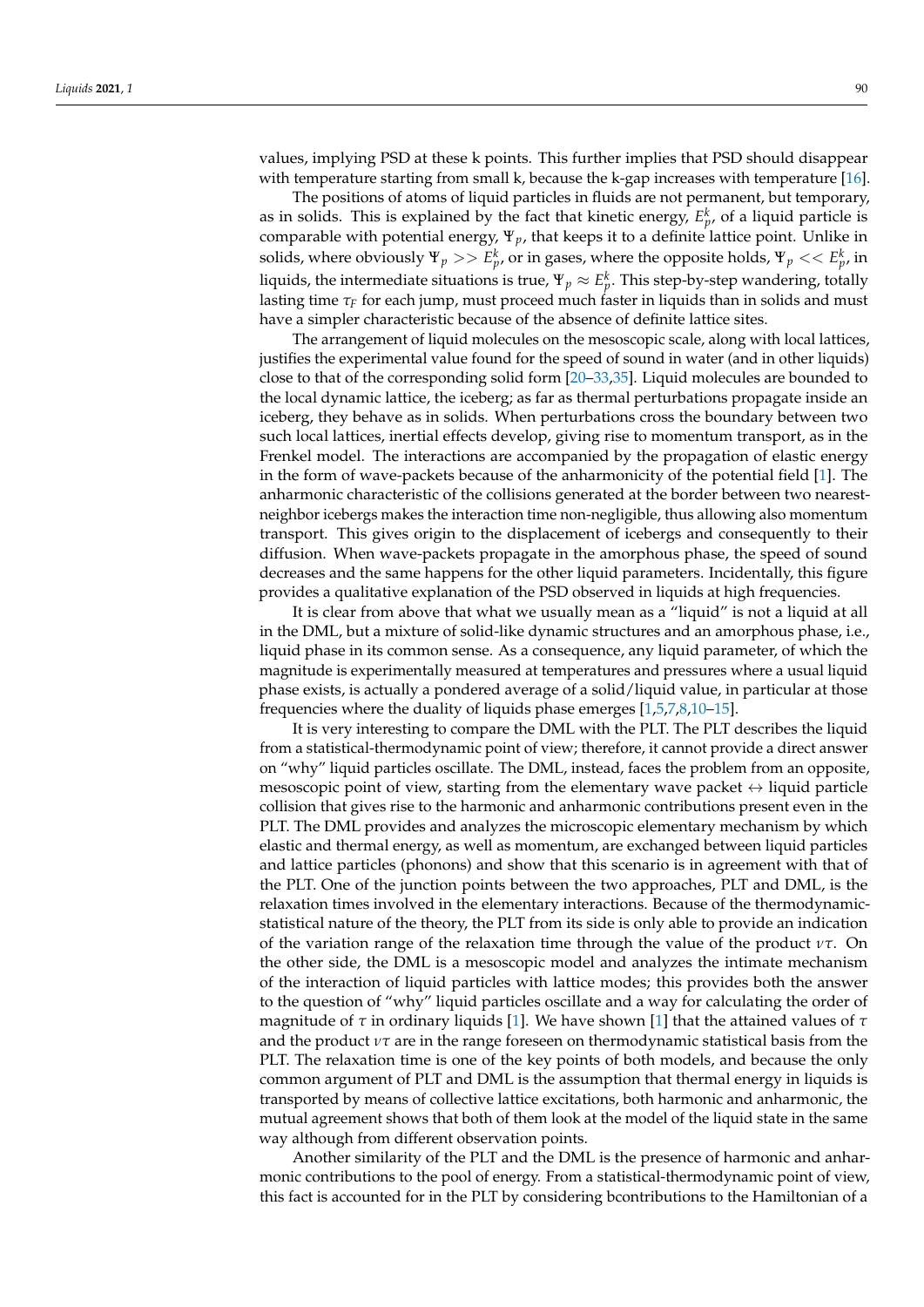liquid, giving rise in turn to the expression for the specific heat (the Hamiltonian adopted in the PLT has, however, many other interesting consequences, which are not discussed here because they are out of the specific topic of the present paper). On the other side, harmonic and anharmonic oscillations in the DML are believed to be responsible for the propagation of energy and momentum within a liquid. In fact, energy is supposed to propagate inside the solid-like aggregates by means of harmonic oscillations. Liquid particles communicate among them and with the disordered liquid by means of anharmonic wave-packets, capable to exchange not only energy, but also momentum. In such a way, the macroscopic phenomena of diffusion (and thermal diffusion) may be easily interpreted in the DML.

The duality of liquids, supposed by both the DML and the PLT, however, does not exclude classical mechanisms of intermolecular interactions, as in Section [2](#page-4-0) when discussing the similarities of isochoric specific heat expressions and their implications. The propagation of energy in a condensed medium through inter-molecular interactions and interactions between wave-packets and pseudo-crystalline structures may be supposed to work simultaneously and uniformly at the mesoscopic level. Which of the two prevails over the other depends on the thermodynamic conditions of the system. In a solid, only the phononic part will be present. When the solid melts, the molecules begin to arrange in local solid-like lattices, phononic propagation gradually leaves a way for propagation through molecular interactions, until the former completely disappears when the gaseous state is reached, with only the molecular one remaining. While in solids there are always three modes of vibration, two transversal and one longitudinal, in liquids the transverse modes will be active only for frequencies higher than  $\omega_F$ ,  $\omega > \omega_F = \frac{2\pi}{\tau_F}$ , where  $\tau_F$  is the relaxation time. In other words, for interaction times lower than the relaxation time, liquids behave as solids, while for times longer than  $\tau_F$ , liquids lose the ability to support transversal ways, as in the classical approach.

An alternative—or rather complementary—expression for the liquid specific heat has recently emerged from another model proposed by Baggioli and Zaccone [\[19\]](#page-17-9). Starting from the solution they found for the vibrational DoS in liquids [\[18\]](#page-17-8), they have obtained an expression of  $C_V$  due to the only contribution of the experimentally proven presence in liquids of INMs, neglecting the contribution of the "traditional" normal modes, on which the PLT is based. INMs are indeed not normal modes in the traditional meaning, but rather pure imagery modes due to the anharmonic interaction potential typical of liquids. As such, they are absent in solids. Their comparison with the expressions of  $C_V$  provided by the DML and the PLT is not straightforward.

#### <span id="page-14-0"></span>**4. Further Discussion and Conclusions**

The hypotheses behind the DML, duly described in [\[1\]](#page-17-0) and which the reader is referred to for an in-depth study, are actually two, and both have an experimental background. The first is that experiments performed with IXS and INS techniques [\[20](#page-17-10)[–35\]](#page-18-0) have made it possible to highlight that the mesoscopic structure of liquids is characterized by the (ephemeral) presence of solid-like, pseudo-crystalline structures, of which the size is a few molecular diameters and of which the mass is equal to those of a few molecules, within which the elastic waves propagate as in the corresponding solid phase. The number and size of these structures varies with the temperature and pressure of the liquid. The second hypothesis is a direct consequence of the first. It consists in the assumption that elastic energy and momentum in liquids propagate by means of collective oscillations or wavepackets in a similar way as in crystalline solids. The perturbation propagates inside the solid-like structure by means of (quasi)harmonic waves; when it crosses the boundary, they leave a way to anharmonic wave-packets, responsible for the propagation among solid-like structures and with the surrounding amorphous liquid phase. This scheme and the DML may be obtained by gathering the early pictures of liquids of Debye [\[36,](#page-18-1)[37\]](#page-18-2) Brillouin [\[38](#page-18-3)[,39\]](#page-18-4), and Frenkel [\[40\]](#page-18-5) in the light even of what is known today from high-frequency scattering experiments. In fact, as a result of the interaction described in Figure [1,](#page-2-0) being the icebergs in continuous rearrangement, molecules continuously move from an iceberg to the nearest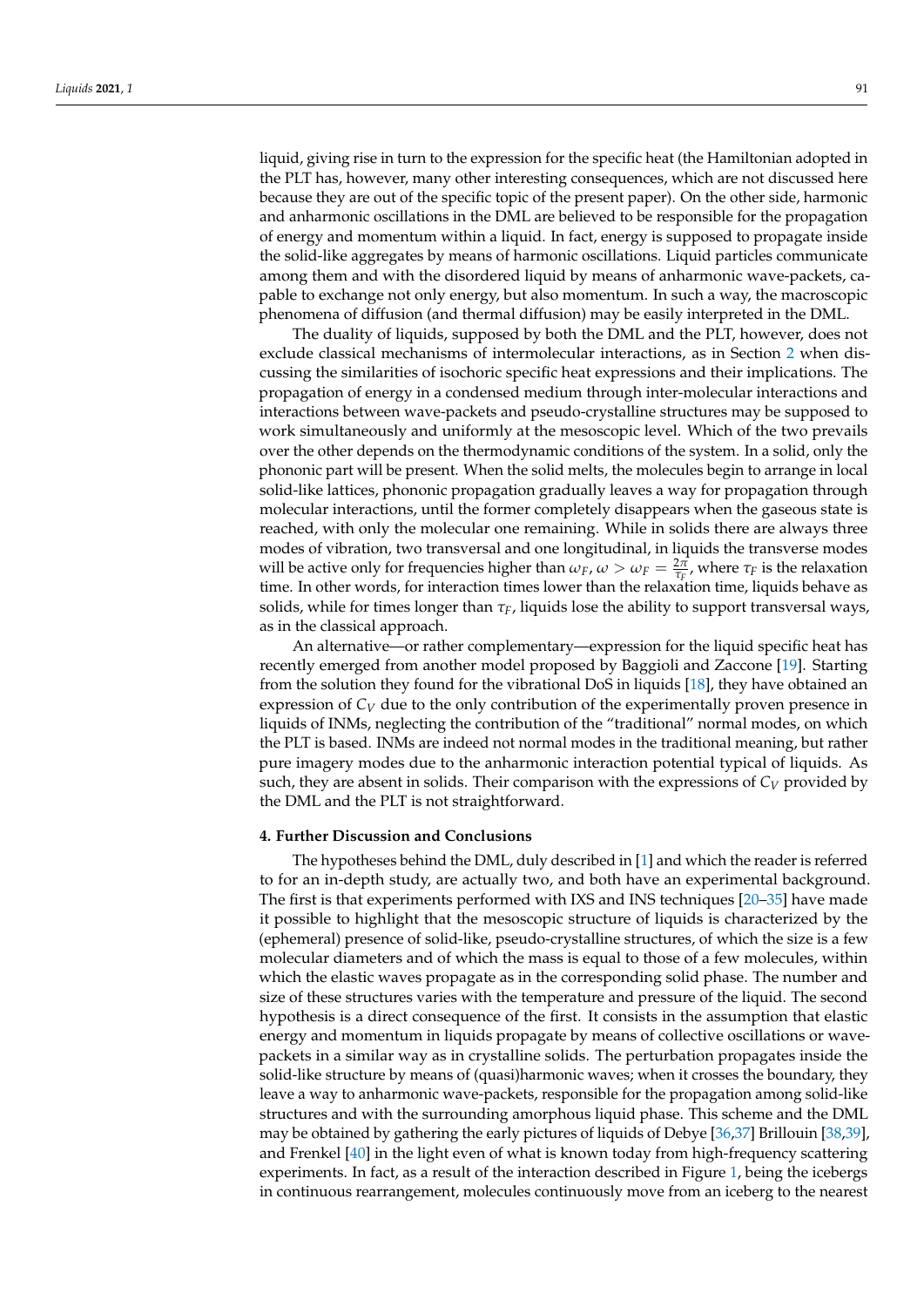neighbor and icebergs jump in the liquid from one site to the nearest-neighbor one, as hypothesized by Frenkel for the cybotactic groups introduced in [\[40\]](#page-18-5).

Here, in this paper and also elsewhere [\[1\]](#page-17-0), we have largely discussed and commented the intimate similitude and differences of the DML and PLT. In particular, both of them are dual models of liquids, consider the presence of harmonic and anharmonic oscillations, give a pivotal role to relaxation times, etc. All these arguments bring the obvious conclusion that the two models show an evident visual identity: in the liquid state, both harmonic modes, typical of the solid state, and anharmonic modes, typical of non-crystalline structures, are simultaneously present. The comparison of the two expressions for the specific heat provides interesting information about the degree of excitation of vibratory modes in liquids. Besides, we have also pointed out the central role of relaxation times in both models; in particular, their role has the consequence, among others, that heat propagation in liquids is described by a propagation (Cattaneo) equation, instead of a diffusive equation [\[4\]](#page-17-3).

As outlined above and duly discussed in [\[1\]](#page-17-0), the key point of the DML is that the liquid is composed of two systems, the liquid particles and the lattice particles; they interact with each other through a harmonic potential inside the iceberg and through an anharmonic potential outside. The presence of k-gaps reinforces this point, and also the fact that not only longitudinal but also transversal modes are allowed in liquids. As far as the system is in thermodynamic equilibrium, the same holds for the two subsystems; however, when a non-equilibrium state is imposed, even the two populations reach two distinct equilibria. The anharmonic characteristic of the interaction allows the two populations to exchange among them not only energy, but also momentum. This is another key point of the model, because the interaction represents a mechanism through which energy is dissipated. A possible application of the DML is providing an elementary mechanism to explain the viscosity, which is a dissipative phenomenon present in liquids [\[49\]](#page-18-14). In a physical model for the viscosity of liquids, the exchange of momentum and energy among the two subsystems—liquid particles and lattice particles—should be indeed accounted for, for instance with a suitable modification of the Navier–Stokes equation by using a two-field Lagrangian. Another interesting topic to be investigated is the transition from inviscid liquid to gas.

If the elementary wave-packet  $\leftrightarrow$  *liquid particle* interactions would be perfectly elastic, all the energy (and momentum) lost by the wave-packet in an event shown in Figure [1a](#page-2-0) would be acquired by the particle and converted into kinetic energy, with only the translational DoF being involved in the scattering process. Nevertheless, being the interaction anharmonic, it is not instantaneous, and the momentum exchanged between the wave-packet and the particle is proportional to the duration of the interaction,  $\langle \tau_p \rangle$  (i.e., to the time-length of the wave-packet), but also the energy lost by a wave-packet in an event of type (a) of Figure [1](#page-2-0) is only partially converted into the kinetic energy of the particle. The remaining part is converted into internal molecular energy, exciting the corresponding DoF. This is an important point of the model, which introduces the exchange of energy with the internal vibratory DoF of the molecular cluster in a phononic model of liquid. It is possible to define an "effective heat capacity"  $C_{eff}$  for the total heat absorbed by (or given to) a liquid particle, taking into account the two branches of DoF. C<sub>eff</sub> is a complex quantity, of which the real part is the static contribution pertaining to the external translational DoF while the imaginary part depends on that pertaining to the internal vibratory (quantized) DoF on the frequency and on the relaxation time [\[50\]](#page-18-15). The pool of energy stored in the cluster will be released after a time lag h*τR*i. Depending on the order of magnitude of such a time interval, the events of Figure [1](#page-2-0) can be considered elastic, quasi-elastic, or inelastic [\[1,](#page-17-0)[5,](#page-17-4)[15,](#page-17-5)[23\]](#page-17-17).

One of the peculiarities of the interactions between wave-packets and liquid particles is to work as a tunnel effect, by moving quantities of energy from one place to another in a well-defined time interval, the relaxation time, during which it is kept out of the heat current. The role of relaxation times is important in all the situations in which transport phenomena are influenced by a delay occurring in the microscopic transport processes.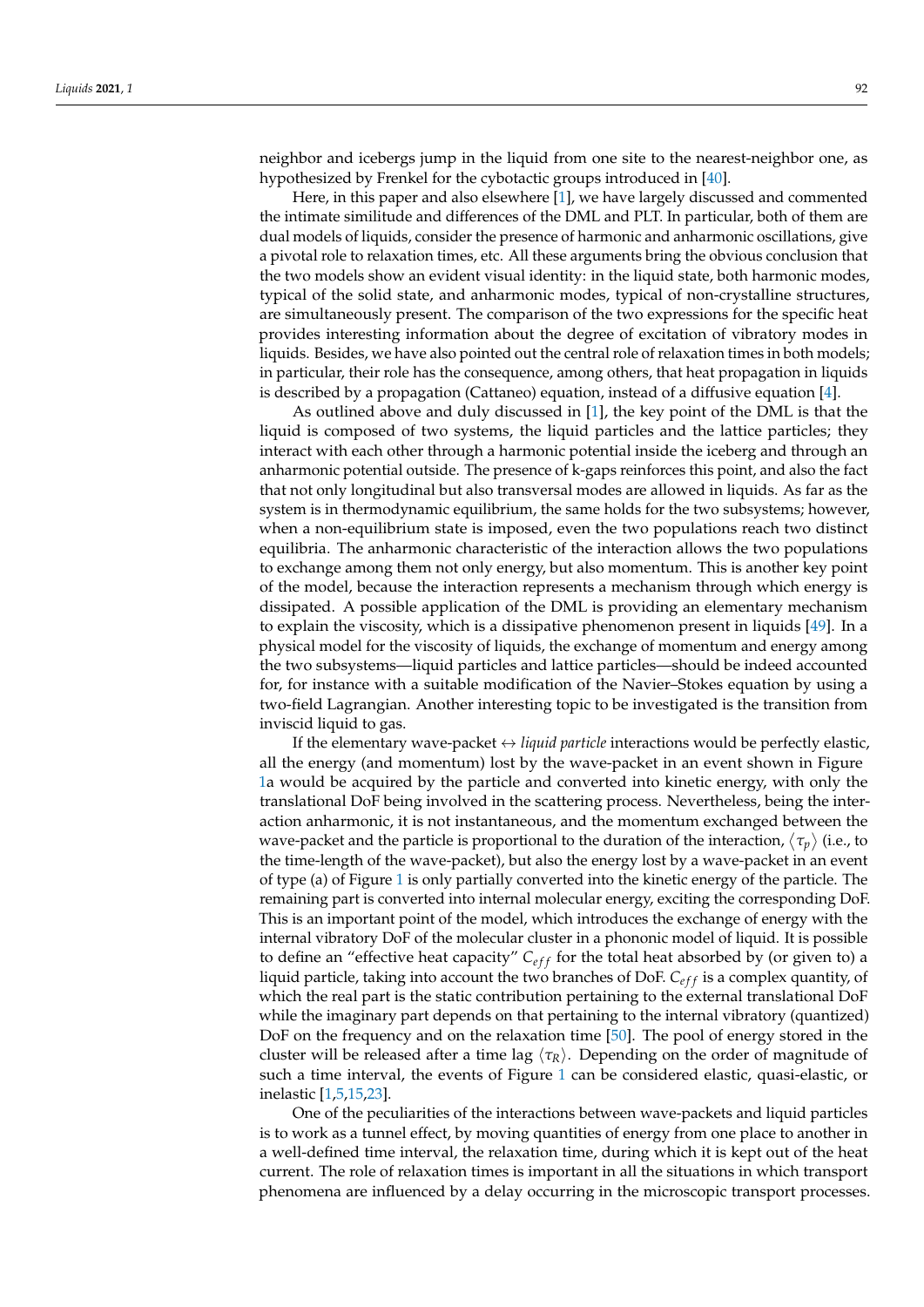One of these cases is that of the heat transport in non-stationary conditions, where such delays play a relevant role in the correct identification of the physical process and the related mathematical equations describing the heat propagation in condensed media. It is well-known that in non-stationary conditions a Cattaneo-like hyperbolic equation should be used to describe the heat propagation, instead of a Fourier-like parabolic one to describe the heat diffusion.

Some final remarks are in order about the comparison of the expression for isochoric specific heat deduced from the PLT and the DML. This comparison has provided very interesting information about the physical limits of parameter *m* and the coefficient of isobaric thermal expansion *α*. An additional relation is also deduced for the ratio between the harmonic contribution to specific heat,  $C_V^H$ , and the total specific heat of the liquid. Besides the intrinsic information, which is not supported by experimental confirmation, all the attained expressions and limits are internally consistent with the model, and with other limits provided on different bases. Having found limiting values for these quantities stimulates our reasoning on the fact that other authors [\[51](#page-18-16)[–55\]](#page-18-17) have identified limiting values although for different physical quantities. However, an answer to such a comparison is still premature, although not absurd in principle.

However, today, there are many questions on the nature of liquids that are still unanswered, as well as a deficit of experiments. Performing experiments at the onset of a temperature gradient may allow investigating how liquid parameters evolve from equilibrium to non-equilibrium conditions. It could be possible, for instance, to investigate the evolution of correlations lengths, sound velocity, thermal conductivity, etc. In addition, very interesting could be the investigation of whether and how a temperature gradient affects the viscous coupling between two liquids. Such experiments could be performed, for instance, by applying a temperature gradient to a stabilized isothermal liquid, provided that the average temperature of the system remains unchanged, preventing the convection instability and performing light scattering experiments, until a stationary temperature gradient is reached, i.e., during the transient, exactly the situation that is normally avoided in all the experiments. An alternative way to heat a small volume of liquids could be hitting the liquids with a focalized high-power laser beam.

A second type of experiments could be aimed at investigating glassy and liquidto-solid transitions. Starting from a stationary temperature gradient, both temperatures could be lowered, thus decreasing the average temperature until the liquid solidifies. Light scattering experiments performed during the non-stationary phase should allow investigating the dynamics of the system when the glassy and liquid-to-solid transitions are crossed. In particular, the local domains should be oriented following the external temperature gradient, thus allowing the increases of the correlation lengths, sound velocity, thermal conductivity, etc., along the preferential direction of the external temperature gradient. A difference between the same parameters when measured along the direction of the temperature gradient with respect to those measured along a different direction should be evident from the experimental data collected. This technique could in some way introduce a sort of anisotropy into the liquid matrix, becoming an anisotropic solid phase.

In all the above experimental setups, one could fruitfully exploit the characteristics of a special environment such a microgravity laboratory on orbiting platforms, where the above measurements could be pursuit without disturbance and often overwhelming effects due to the presence of the Earth's gravity.

**Funding:** This research received no external funding.

**Institutional Review Board Statement:** Not applicable.

**Informed Consent Statement:** Not applicable.

**Data Availability Statement:** Not applicable.

**Conflicts of Interest:** The author declares no conflict of interest.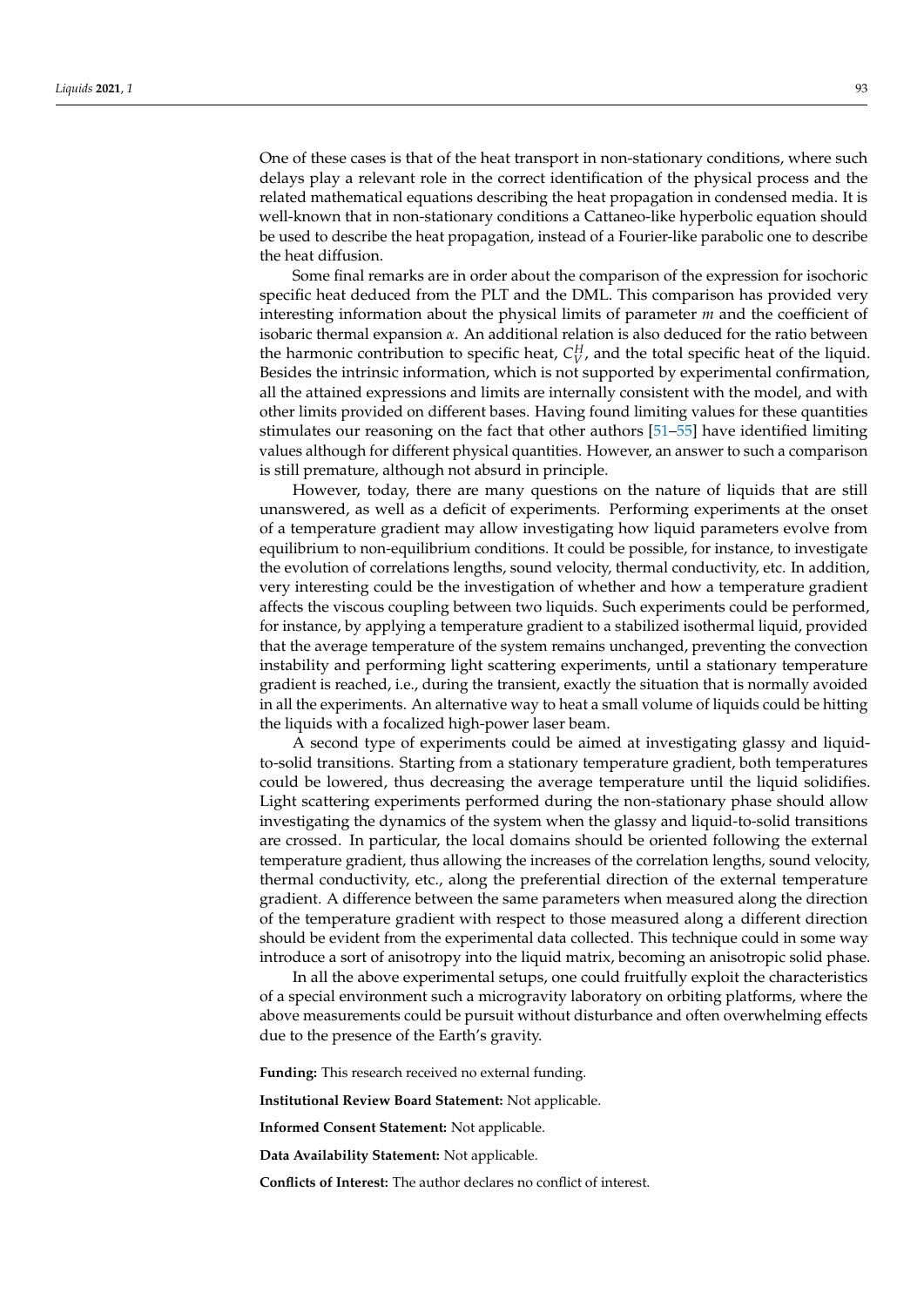### **References**

- <span id="page-17-0"></span>1. Peluso, F. Mesoscopic dynamics of liquids and the Dual Model. **2021**. submitted for publication. [\[CrossRef\]](http://doi.org/10.21203/rs.3.rs-205220/v1)
- <span id="page-17-1"></span>2. Onsager, L. Reciprocal relations in irreversible processes-I. *Phys. Rev.* **1931**, *37*, 405–426. [\[CrossRef\]](http://doi.org/10.1103/PhysRev.37.405)
- <span id="page-17-2"></span>3. Onsager, L. Reciprocal relations in irreversible processes-II. *Phys. Rev.* **1931**, *38*, 2265–2279. [\[CrossRef\]](http://doi.org/10.1103/PhysRev.38.2265)
- <span id="page-17-3"></span>4. Peluso, F. How does heat propagate in liquids? **2021**. in preparation.
- <span id="page-17-4"></span>5. Bolmatov, D.; Brazhkin, V.V.; Trachenko, K. The phonon theory of liquid thermodynamics. *Sci. Rep.* **2012**, *2*, 421. [\[CrossRef\]](http://doi.org/10.1038/srep00421)
- <span id="page-17-16"></span>6. Brazhkin, V.V.; Trachenko, K. What separates a liquid from a gas? *Phys. Today* **2012**, *65*, 68–69. [\[CrossRef\]](http://doi.org/10.1063/PT.3.1796)
- <span id="page-17-11"></span>7. Bolmatov, D.; Trachenko, K. Liquid heat capacity in the approach from the solid state: Anharmonic theory. *Phys. Rev. B* **2011**, *84*, 054106. [\[CrossRef\]](http://doi.org/10.1103/PhysRevB.84.054106)
- <span id="page-17-20"></span>8. Bolmatov, D.; Brazhkin, V.V.; Fomin, Y.D.; Ryzhov, V.N.; Trachenko, K. Evidence for structural crossover in the supercritical state. *J. Chem. Phys.* **2013**, *139*, 234501. [\[CrossRef\]](http://doi.org/10.1063/1.4844135)
- <span id="page-17-21"></span>9. Trachenko, K.; Brazhkin, V.V. Duality of liquids. *Sci. Rep.* **2013**, *3*, 2188–2193. [\[CrossRef\]](http://doi.org/10.1038/srep02188)
- <span id="page-17-19"></span>10. Bolmatov, D.; Musaev, E.T.; Trachenko, K. Symmetry breaking gives rise to energy spectra of three states of matter. *Sci. Rep.* **2013**, *3*, 2794. [\[CrossRef\]](http://doi.org/10.1038/srep02794) [\[PubMed\]](http://www.ncbi.nlm.nih.gov/pubmed/24077388)
- 11. Bolmatov, D.; Zhernenkov, M.; Zav'yalov, D.; Tkachev, S.N.; Cunsolo, A.; Cai, Y.Q. The Frenkel Line: A direct experimental evidence for the new thermodynamic boundary. *Sci. Rep.* **2015**, *5*, 15850. [\[CrossRef\]](http://doi.org/10.1038/srep15850)
- 12. Bolmatov, D.; Zav'yalov, D.; Zhernenkov, M.; Musaev, E.T.; Cai, Y.Q. Unified phonon-based approach to the thermodynamics of solid, liquid and gas states. *Ann. Phys.* **2015**, *363*, 221–242. [\[CrossRef\]](http://doi.org/10.1016/j.aop.2015.09.018)
- 13. Bolmatov, D.; Zhernenkov, M.; Zav'yalov, D.; Stoupin, S.; Cai, Y.Q.; Cunsolo, A. Revealing the mechanism of the viscous-to-elastic crossover in liquids. *J. Phys. Chem. Lett.* **2015**, *6*, 3048–3053. [\[CrossRef\]](http://doi.org/10.1021/acs.jpclett.5b01338)
- 14. Bolmatov, D.; Zhernenkov, M.; Zav'yalov, D.; Stoupin, S.; Cunsolo, A.; Cai, Y.Q. Thermally triggered phononic gaps in liquids at THz scale. *Sci. Rep.* **2016**, *6*, 19469. [\[CrossRef\]](http://doi.org/10.1038/srep19469)
- <span id="page-17-5"></span>15. Trachenko, K.; Brazhkin, V.V. Collective modes and thermodynamics of the liquid state. *Rep. Prog. Phys.* **2016**, *79*, 016502–016538. [\[CrossRef\]](http://doi.org/10.1088/0034-4885/79/1/016502) [\[PubMed\]](http://www.ncbi.nlm.nih.gov/pubmed/26696098)
- <span id="page-17-6"></span>16. Baggioli, M.; Vasin, M.; Brazhkin, V.; Trachenko, K. Gapped Momentum States. *Phys. Rep.* **2020**, *865*, 1–44. [\[CrossRef\]](http://doi.org/10.1016/j.physrep.2020.04.002)
- <span id="page-17-7"></span>17. Baggioli, M.; Vasin, M.; Brazhkin, V.V.; Trachenko, K. Field theory of dissipative systems with gapped momentum states. *arXiv* **2004**, arXiv:2004.13613v3. [\[CrossRef\]](http://doi.org/10.1103/PhysRevD.102.025012)
- <span id="page-17-8"></span>18. Zaccone, A.; Baggioli, M. Universal law for the vibrational density of states of liquids. *Proc. Natl. Acad. Sci. USA* **2021**, *118*, e2022303118. [\[CrossRef\]](http://doi.org/10.1073/pnas.2022303118) [\[PubMed\]](http://www.ncbi.nlm.nih.gov/pubmed/33495319)
- <span id="page-17-9"></span>19. Baggioli, M.; Zaccone, A. Explaining the specific heat of liquids based on instantaneous normal modes. *Phys. Rev. E.* **2021**, *104*, 014103. [\[CrossRef\]](http://doi.org/10.1103/PhysRevE.104.014103)
- <span id="page-17-10"></span>20. Ruocco, G.; Sette, F. The history of fast sound in liquid water. *Cond. Matt. Phys.* **2008**, *11*, 29–46. [\[CrossRef\]](http://doi.org/10.5488/CMP.11.1.29)
- 21. Cunsolo, A. Onset of a transverse dynamics in liquid water. *Mol. Phys.* **2012**, *111*, 455–463. [\[CrossRef\]](http://doi.org/10.1080/00268976.2012.728258)
- <span id="page-17-15"></span>22. Cunsolo, A. The terahertz spectrum of density fluctuations of water: The viscoelastic regime. *Adv. Cond. Matt. Phys.* **2015**, *2015*, 137435–137459.
- <span id="page-17-17"></span>23. Cunsolo, A. The terahertz dynamics of simplest fluids probed by X-ray scattering. *Int. Rev. Phys. Chem.* **2017**, *36*, 433–539. [\[CrossRef\]](http://doi.org/10.1080/0144235X.2017.1331900)
- <span id="page-17-18"></span>24. Cunsolo, A. *Inelastic X-ray Scattering as a Probe of the Transition Between the Hydrodynamic and the Single Particle Regimes in Simple Fluids*; InTech: Rijeka, Croatia, 2017. [\[CrossRef\]](http://doi.org/10.5772/66126)
- <span id="page-17-13"></span>25. Sette, F.; Ruocco, G.; Krisch, M.; Bergmann, U.; Masciovecchio, C.; Mazzacurati, V.; Signorelli, G.; Verbeni, R. Collective dynamics in water by high-energy resolution inelastic X-ray scattering. *Phys. Rev. Lett.* **1995**, *75*, 850–854. [\[CrossRef\]](http://doi.org/10.1103/PhysRevLett.75.850)
- 26. Sette, F.; Ruocco, G.; Krisch, M.; Masciovecchio, C.; Verbeni, R. Collective dynamics in water by inelastic X-ray scattering. *Phys. Scripta* **1996**, *T66*, 48–56. [\[CrossRef\]](http://doi.org/10.1088/0031-8949/1996/T66/006)
- <span id="page-17-12"></span>27. Ruocco, G.; Sette, F.; Bergmann, U.; Krisch, M.; Masciovecchio, C.; Mazzacurati, V.; Signorelli, G.; Verbeni, R. Equivalence of the sound velocity in water and ice at mesoscopic lengths. *Nature* **1996**, *379*, 521–523. [\[CrossRef\]](http://doi.org/10.1038/379521a0)
- 28. Sette, F.; Ruocco, G.; Krisch, M.; Masciovecchio, C.; Verbeni, R.; Bergmann, U. Transition from normal to fast sound in liquid water. *Phys. Rev. Lett.* **1996**, *77*, 83–86. [\[CrossRef\]](http://doi.org/10.1103/PhysRevLett.77.83) [\[PubMed\]](http://www.ncbi.nlm.nih.gov/pubmed/10061777)
- 29. Ruocco, G.; Sette, F.; Krisch, M.; Bergmann, U.; Masciovecchio, C.; Verbeni, R. Line broadening in the collective dynamics of liquid and solid water. *Phys. Rev. B* **1996**, *54*, 14892–14895. [\[CrossRef\]](http://doi.org/10.1103/PhysRevB.54.14892)
- 30. Sampoli, M.; Ruocco, G.; Sette, F. Mixing of longitudinal and transverse dynamics in liquid water. *Phys. Rev. Lett.* **1997**, *79*, 1678. [\[CrossRef\]](http://doi.org/10.1103/PhysRevLett.79.1678)
- 31. Sette, F.; Krisch, M.; Masciovecchio, C.; Ruocco, G.; Monaco, G. Dynamics of glasses and glass-forming liquids studied by inelastic X-ray scattering. *Science* **1998**, *280*, 1550–1555. [\[CrossRef\]](http://doi.org/10.1126/science.280.5369.1550)
- <span id="page-17-14"></span>32. Ruocco, G.; Sette, F. The high-frequency dynamics of liquid water. *J. Phys. Cond. Matt.* **1999**, *11*, R259–R293. [\[CrossRef\]](http://doi.org/10.1088/0953-8984/11/24/202)
- <span id="page-17-22"></span>33. Monaco, G.; Cunsolo, A.; Ruocco, G.; Sette, F. Viscoelastic behaviour of water in the THz frequency range: An inelastic X-ray study. *Phys. Rev. E* **1999**, *60–65*, 5505–5521. [\[CrossRef\]](http://doi.org/10.1103/PhysRevE.60.5505) [\[PubMed\]](http://www.ncbi.nlm.nih.gov/pubmed/11970425)
- 34. Scopigno, T.; Balucani, U.; Ruocco, G.; Sette, F. Inelastic X-ray scattering and the high-frequency dynamics of disordered systems. *Phys. B* **1999**, *318*, 341–349. [\[CrossRef\]](http://doi.org/10.1016/S0921-4526(02)00803-7)